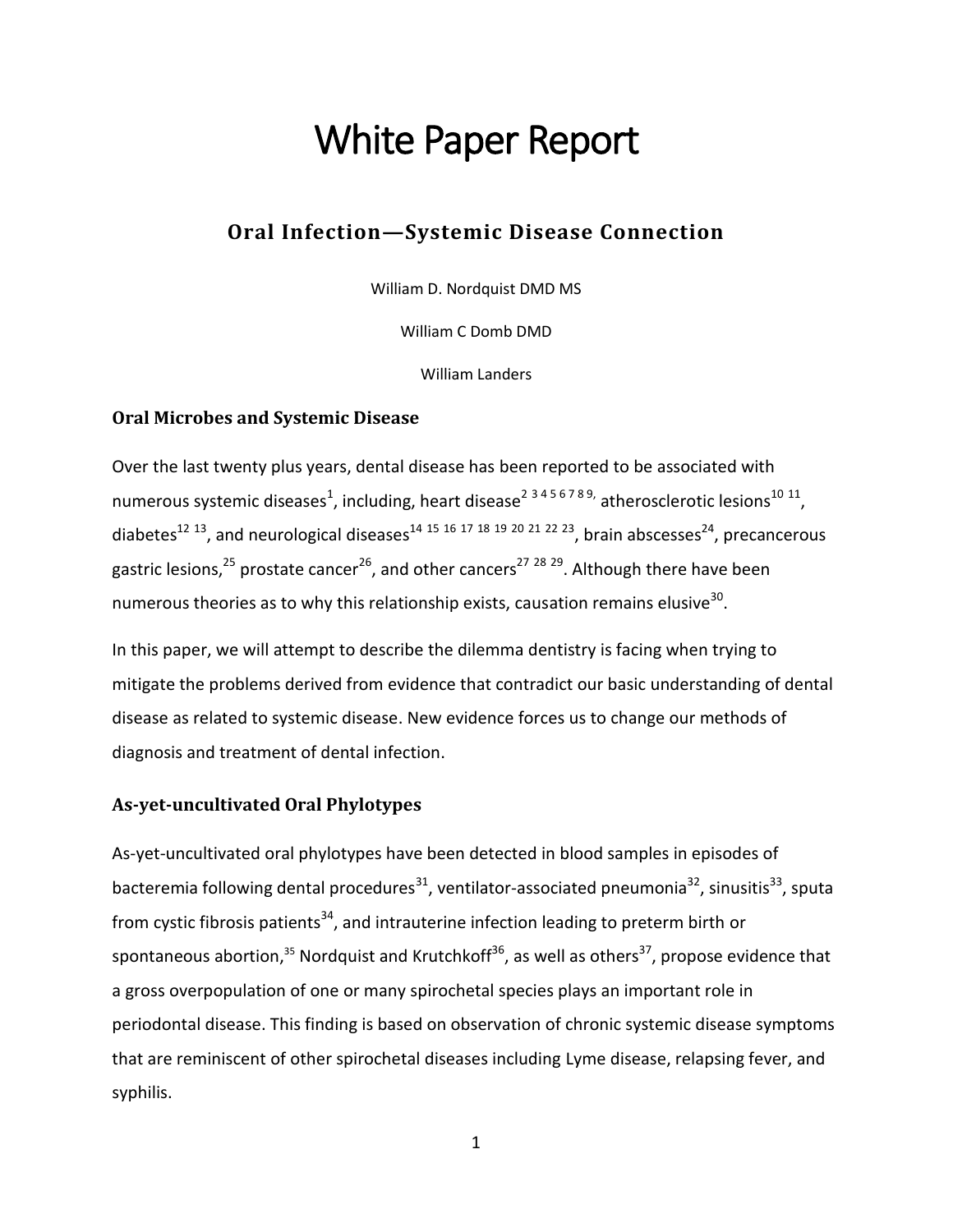Traditional culturing techniques of identification of oral microbes in systemic diseases has proved impossible. However, advancements in DNA sequencing (and 16S RNA) analysis have proved invaluable. Siqueira and Rôças, reported 40-60% of the bacteria found in both healthy and diseased oral sites remain to be grown in vitro, phenotypically characterized, and formally named as species<sup>38</sup>. Therefore, the total number of different oral bacteria species has doubled from about 600 to as many as 1,200.

Like caries and periodontal diseases, the breadth of bacterial diversity in endodontic infections has been substantially expanded by culture-independent molecular methods.<sup>39</sup> Sakamoto et  $al<sup>40</sup>$  reported that uncultivated phylotypes accounted for approximately 55% of the taxa found in root canals of teeth with apical periodontitis. In pus aspirates from acute apical abscesses, asyet uncultivated phylotypes encompassed approximately 24-46% of the taxa found<sup>41 42</sup>. Rôças<sup>43</sup> reports, the "red complex" of bacteria known for their pathology in periodontal disease is also a contributor to apical infection in necrotic teeth. Another demonstrated that the microbiota of symptomatic periapical lesions is predominated by anaerobic bacteria but also contains substantial levels of streptococci, actinomyces, and bacteria not previously identified in the oral cavity<sup>44</sup>.

Traditional culturing techniques are useless when evaluating possible pathogenic microbes in periodontal disease. Alternative methods need to be developed until most oral microbes can be identified and characterized. This will take years and potentially huge monitory expenditures to accomplish. Therefore, older techniques using phase contrast or dark field microscopy technology may be an alternative interim method to bridge the gap in DNA analysis knowledge. There are, of course, services that use DNA data to provide information on imputed levels of specific 'pathogens'. While valuable, these markers are nowhere near as reliable as we might like to recognize ongoing disease processes or predict with great reliability the likelihood of further breakdown or disease control.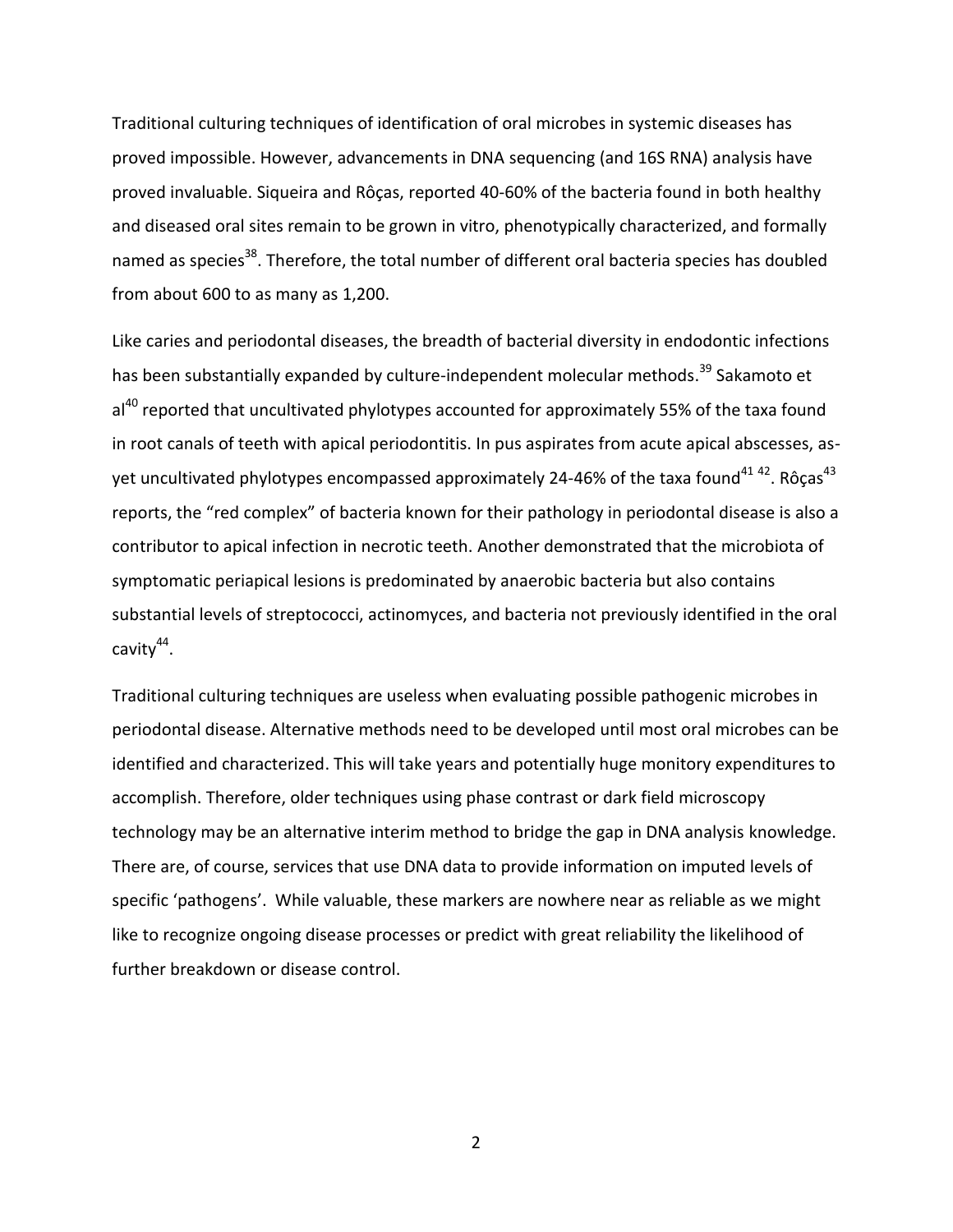# **Seek Out and Find Dental Infection**

The traditional method for diagnosing periodontal disease comprises using a mechanical periodontal probe with millimeter marks. This probe measures dental pockets around the teeth. When bleeding points occur, these are counted. The two measurements are then used for diagnosis. Considering the gravity of the relationship between dental disease and systemic disease, this method of mechanical diagnosis without evaluating the specific bacteria seems antiquated. Since periodontal disease is an infection, it is paramount to observe the microbes causing the infection directly facilitating identification of specific groups of bacteria, their relative populace related to each other, and their mode and rapidity of movement.

We also need to recognize that the damage seen in periodontal disease is not simply from direct action of the microorganisms against host structures. Actually, it may well be the host's REACTION to these microbes that results in the destruction of host structures. It is the host who generates the matrix metalloproteinases that destroy the integral collagen.<sup>45</sup> Host levels of inflammatory response must also be modulated to minimize further structural degradation.

When diagnosing necrotic teeth, tradition periapical x-rays leaves much to be desired. In the last ten years or so, new CAT Scan techniques has revolutionized dentistry.

# **Dental Diagnostic Tools**

**Diagnosis of periodontal disease**: The periodontal microbe milieu is evaluated using the phase contrast microscope electronically enhanced to 5,000X. The microscope is used to calculate imbalances of oral bacteria--specifically oral spirochetes--located in dental plaque. Observation of spirochetal overpopulation signifies a gross imbalance in oral microbes that is easy to recognize. Once detected, diagnosis and treatment options can be formulated. Since there are approximately 60 strains of oral spirochetes, most of which are, as-yet, uncultivated, the microscope is the only available method of identification. Many spirochetes are so minuscule, that they are not visible below the electronic boost to 5,000X. In cases of severe periodontal disease, oral spirochetes can represent most of the visible oral bacteria by number.<sup>46</sup>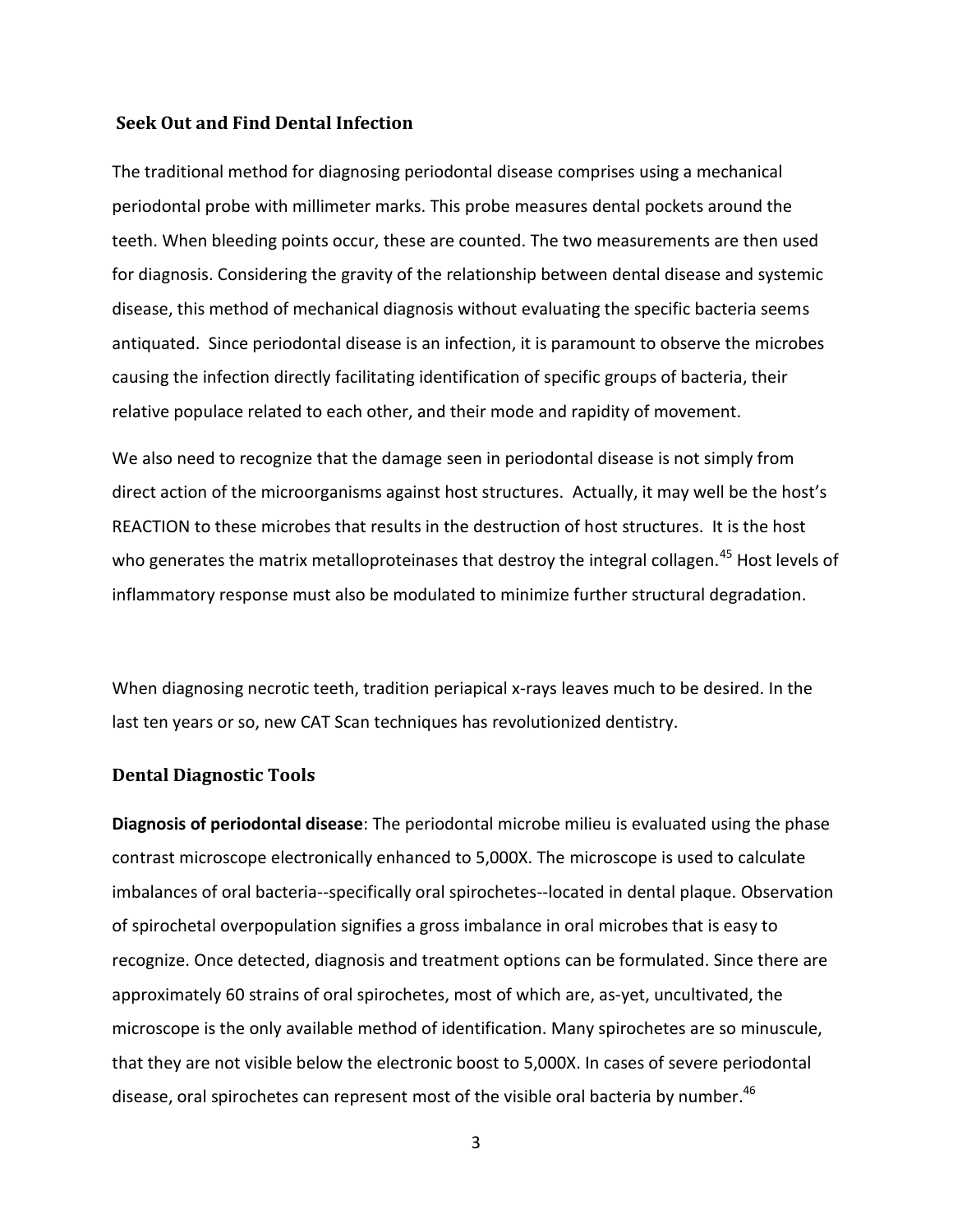#### **Diagnosis of infection located at the apex of necrotic teeth and failed root canal treated**

**teeth:** High definition Cone Beam CAT Scan (CBCT) technology is capable of very high definition using as many as 1000 slices. It can diagnose periapical lesions associated with abscessed teeth, including those lesions located below the root tips of 'successfully' treated root canal teeth. With the advent of this new technology, it has been embarrassingly evident that many lesions are not visible using traditional digital dental radiology. Research has shown that all x-rayvisible lesions associated root canal teeth have an active inflammatory infiltrate<sup>47 48</sup> and thus a source of microbes for seeding other parts of the body. Moreover, even if these lesions could be sterilized by treatment, without surgically removing the contents, such lesions may well spread inflammatory cytokines and other necrotic waste products throughout the system with further inflammatory or pathogenic effects. Plus, these oxygen starved nooks would serve as rich reservoirs for re-colonization of anaerobic microbes.

# **Treatment Options**

**Periodontal disease:** Treating periodontal disease requires identification, elimination of pathogenic species, and repopulating the crevicular microbiome. Research has shown that many oral pathogens enter and incubate within gingival sulcus epithelial cells<sup>49</sup>. Therefore, one efficacious method to eliminate these intracellular bacteria along with gingival sulcular microbes is vaporizing them with a micro-beam-tipped  $CO<sub>2</sub>$  laser. Then oral hygiene methods should be used to minimize reinfection. The problem remaining after sterilizing the diseased gingival sulcus is rebalancing the microbes. This critical reestablishing of the normal flora is the forefront of research today<sup>50</sup>. Ozone in a variety of forms has also been employed with success, according to personal reports from many practitioners. There do not, however, appear to be many formal research papers published yet on this modality.<sup>51</sup>

**Endodontic lesions:** When extensive decay results in the death of a tooth with a resulting necrotic pulp, endodontic treatment is traditionally performed by dentists. Endodontic treatment is employed to remove and decontaminate the central infected portion of the nerve chamber and main canals of the tooth. However, it is well known by dentists that Root Canal Therapy (RCT) does not effectively remove all the infection associated with the necrotic tooth.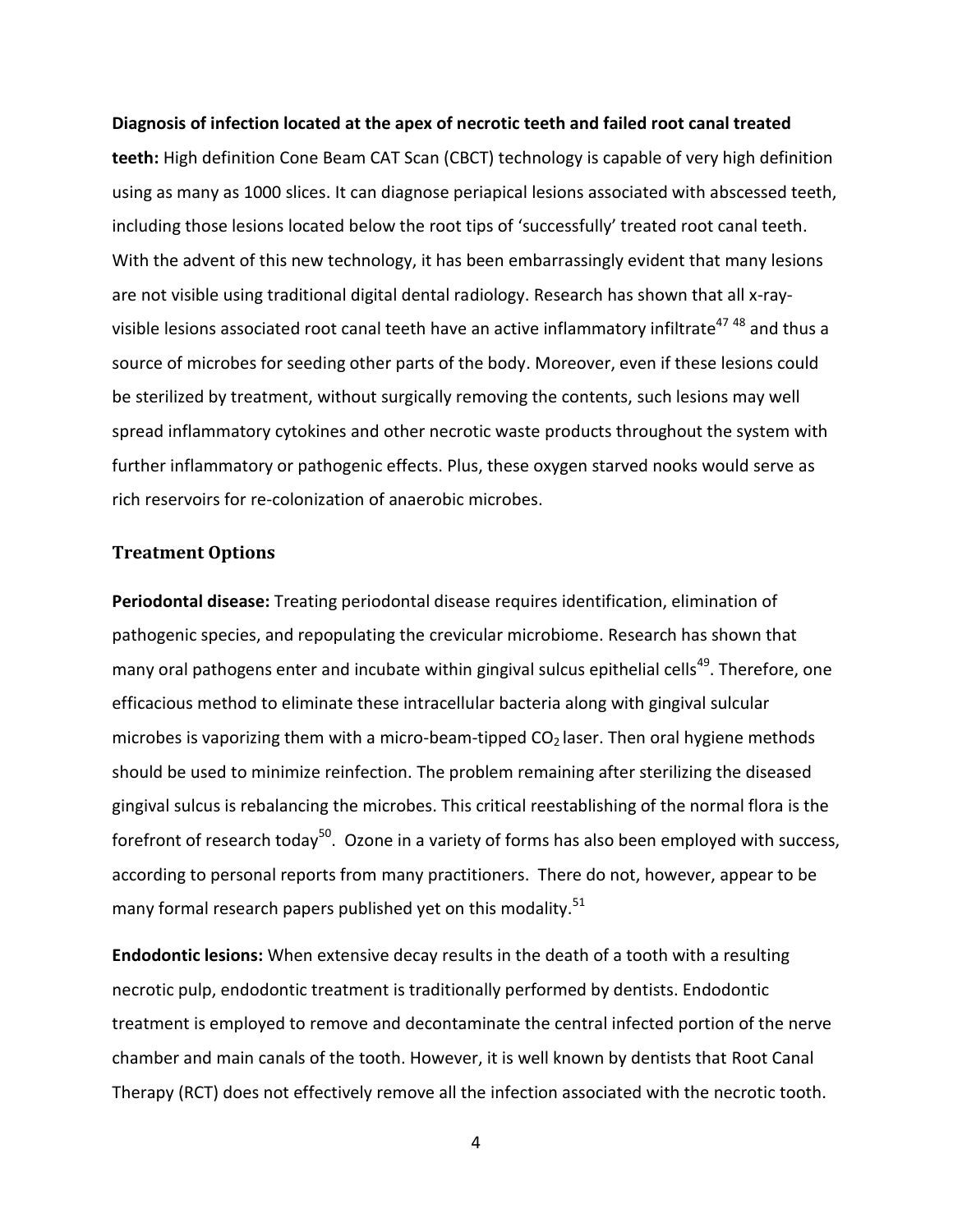Thousands of dentinal tubules exist within the tooth dentin, each containing a pain sensitive mechanism that innervate the interior of a tooth. Once the tooth dies, these tubules serve as nutrient rich nooks for colonization of bacteria and collect necrotic products that most likely cannot be removed by traditional endodontics. Therefore, extraction is a the most predictable, reliable and effective method of treating necrotic teeth. Also, previously completed endodontic treatment should be evaluated at frequent for radiolucent apical lesions. Any evidence of bone loss at the apex predicts infection remaining associated with the tooth. Therefore, to give the patient the best chance for eliminating oral infection, necrotic teeth with apical lesions must be sacrificed for the better health of the body in general. Aggressive curettage of the bony socket, decontaminating the surrounding area, and grafting is advisable to allow healing with a lowered risk of pathologic infection. If patients insist on saving the tooth, thorough and aggressive endodontic therapy will be necessary. If an apical lesion exists, then a surgical procedure is needed to eliminate the lesion followed by rigorous curettage, decontamination, and grafting. It is highly advisable to give the patient verbal and written informed consent to verify understanding that some of the infection is not removed and can cause problems later.

The dental professional's paradox or the calculus one must employ when making treatment decisions for patients is daunting. It is not 100% certain of a causal relationship between periodontal/endodontic infection and systemic sequalae, but mountains of credible evidence have been collected over many years to convince even the most skeptical critic. For many this is not enough to change years of what is considered the Standard of Care treatment for dental disease. Nonetheless, given this uncertainty, should one then not make any effort to treat the potentially initiating diseases? First, one must also weigh in the negatives, the downsides, the costs of DOING the treatment. Our personal sense is that the downsides are minuscule by comparison to the devastating effects chronic infection and inflammation can potentially have on the entire organism in comparison to the vagaries and difficulties performing the dental treatments.

**REFERENCES:**

 $\overline{a}$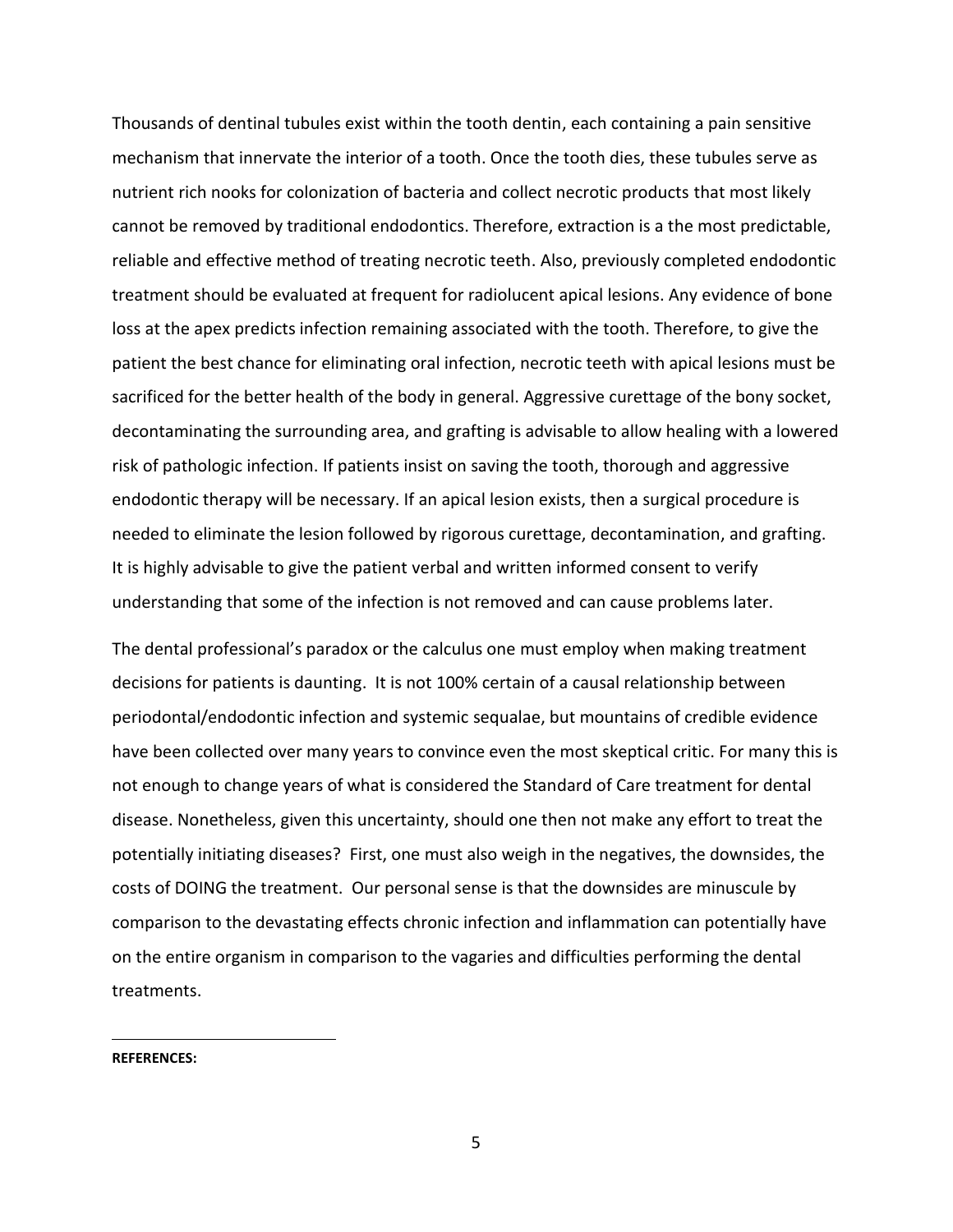$^1$  Li X, Kolltveit KM, Tronstad L, Olsen I. Systemic diseases caused by oral infection. Clin Microbiol Rev 2000; 13: 547-58.

#### *Abstract*

 $\overline{a}$ 

*Recently, it has been recognized that oral infection, especially periodontitis, may affect the course and pathogenesis of a number of systemic diseases, such as cardiovascular disease, bacterial pneumonia, diabetes mellitus, and low birth weight. The purpose of this review is to evaluate the current status of oral infections, especially periodontitis, as a causal factor for systemic diseases. Three mechanisms or pathways linking oral infections to secondary systemic effects have been proposed: (i) metastatic spread of*  infection from the oral cavity as a result of transient bacteremia, (ii) metastatic injury from the effects of *circulating oral microbial toxins, and (iii) metastatic inflammation caused by immunological injury induced by oral microorganisms. Periodontitis as a major oral infection may affect the host's susceptibility to systemic disease in three ways: by shared risk factors; subgingival biofilms acting as reservoirs of gramnegative bacteria; and the periodontium acting as a reservoir of inflammatory mediators. Proposed evidence and mechanisms of the above odontogenic systemic diseases are given.*

<sup>2</sup> Scannapieco FA. Position paper of the American Academy of Periodontology: Periodontal disease as a potential risk factor for systemic diseases. J Periodol 1998;69(7):841-50.

#### *Abstract*

*This paper on periodontal disease as a potential risk factor for systemic diseases was prepared by the Research, Science and Therapy Committee of The American Academy of Periodontology. It is intended to provide information regarding the role of periodontal disease in systemic diseases, including bacteremia, infective endocarditis, cardiovascular disease and atherosclerosis, prosthetic device infection, diabetes mellitus, respiratory diseases, and adverse pregnancy outcomes.*

 $^3$  Jodhpur K et al. Strength of evidence linking oral conditions and systemic diseases. Commend Cetin Educe Dent Supply. 2000;( 30):12-23.

# *Abstract*

*Associations between dental diseases and systemic outcomes are potentially important because of the high occurrence of dental diseases. If this extremely common source of chronic infection (dental disease) leads to an increased morbidity and mortality rate, the public health impact of oral disease on millions of Americans would be substantial. Recent studies demonstrate an association between dental and systemic diseases, including systemic infections, cardiovascular disease, pregnancy outcomes, respiratory diseases, and increased all-cause mortality rate. Because there are several common risk factors for oral and systemic diseases, and limitations in published studies, a careful interpretation is needed. Confounding (shared risk factors for both systemic and dental disease) may explain part of the reported associations. It*  is also plausible that there may be a causal link. It is likely that if there is a causal link, several pathways *and mediators coexist, linking oral and systemic disease. Bacteremia, bacterial endotoxins, cytokines, and other inflammatory mediators could conceivably be playing a direct or indirect role. Missing teeth are a surrogate marker for previous dental infection, and may also lead to altered dietary intake. Hence, diet may be an additional mediator for several of these outcomes. We caution clinicians not to recommend extracting infected teeth, based on the periodontal-systemic disease associations, if the teeth do not warrant extraction otherwise, because loss of teeth and edentulousness are associated with increased risk of systemic diseases. When assessed against causal-defined criteria, the evidence suggests possible causal associations between chronic periodontal disease and tooth loss with cardiovascular disease, bacterial endocarditis, pregnancy outcomes, and all-cause overall mortality. Further studies are needed to show consistency, to corroborate that the associations are independent of common risk factors for both systemic and dental disease, including healthy lifestyle factors, and to evaluate different biological pathways.*

 $^4$  Jodhpur KJ et al. Possible explanations for the tooth loss and cardiovascular disease relationship. Ann Periodontol. 1998;3(1):175-83.

#### *Abstract*

*Several studies have shown relationships between periodontal disease and cardiovascular disease (CVD). A few studies have also shown that tooth loss may be associated with increased risk of coronary heart*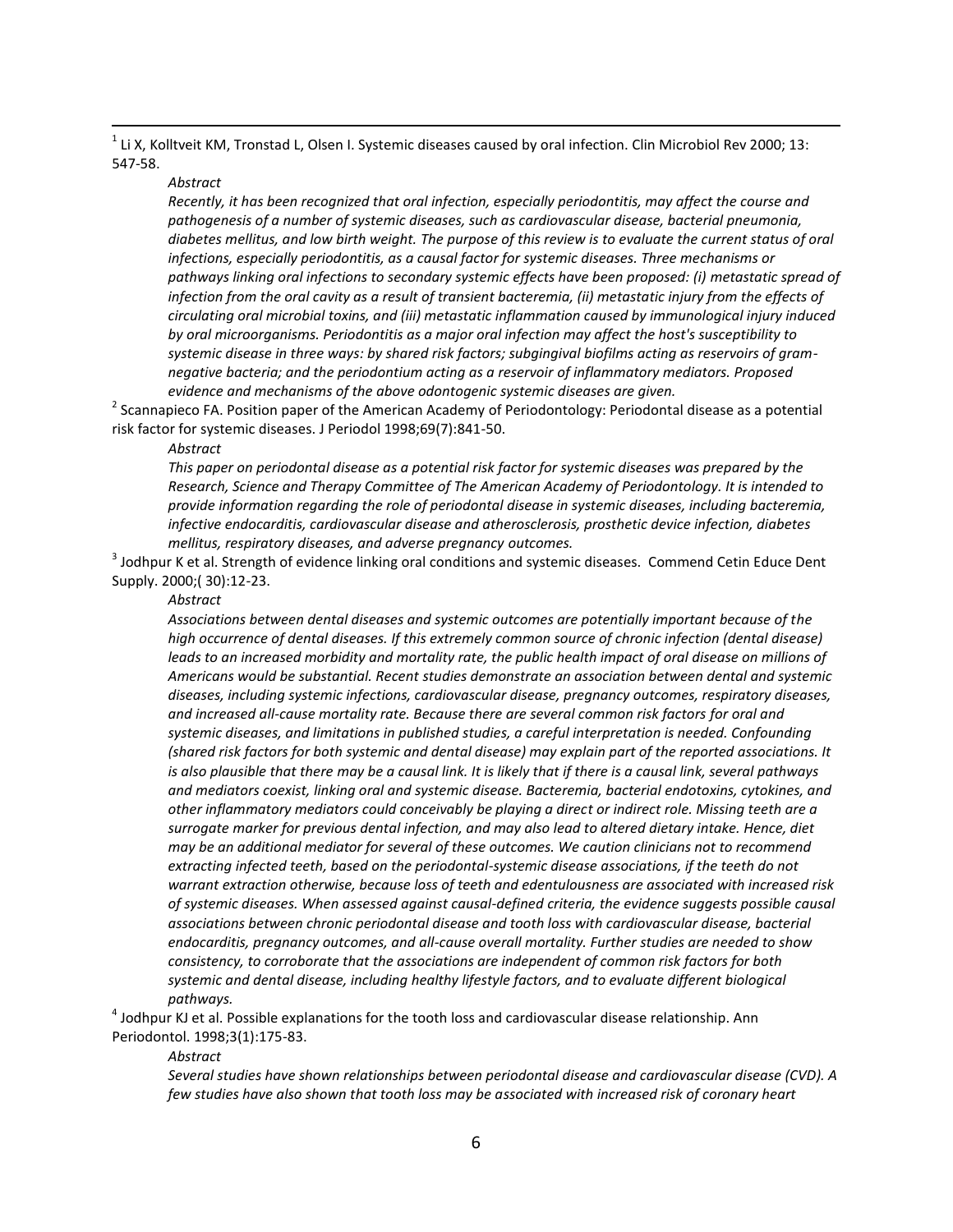*disease and stroke. We have reviewed the relevant literature to assess possible explanations for the reported associations between tooth loss and CVD. In particular, we considered whether the reported association between tooth loss and CVD could be explained by antecedent periodontal disease, antecedent caries, the extraction process, dietary changes following tooth loss, or confounding or bias from other sources. Since access to care and attitudes to health care may influence the decision to extract teeth, as well as cardiovascular disease risk, one needs to be cautious about confounding from behaviorally related factors. Available evidence suggests that further studies are needed to rule out that confounding is a possible explanation for the tooth loss and CVD relationship, that prior periodontal disease may not completely explain the tooth loss-CVD relationship, and that the role of diet needs to be further explored.*

5 DeStefano F et al. Dental disease and risk of coronary heart disease and mortality. BMJ. 1993;306:688-691.

*Abstract*

 $\overline{a}$ 

*OBJECTIVE:* 

*To investigate a reported association between dental disease and risk of coronary heart disease. SETTING:* 

*National sample of American adults who participated in a health examination survey in the early 1970s. DESIGN:* 

*Prospective cohort study in which participants underwent a standard dental examination at baseline and were followed up to 1987. Proportional hazards analysis was used to estimate relative risks adjusted for several covariates.*

*MAIN OUTCOME MEASURES:* 

*Incidence of mortality or admission to hospital because of coronary heart disease; total mortality. RESULTS:* 

*Among all 9760 subjects included in the analysis those with periodontitis had a 25% increased risk of coronary heart disease relative to those with minimal periodontal disease. Poor oral hygiene, determined by the extent of dental debris and calculus, was also associated with an increased incidence of coronary heart disease. In men younger than 50 years at baseline periodontal disease was a stronger risk factor for coronary heart disease; men with periodontitis had a relative risk of 1.72. Both periodontal disease and poor oral hygiene showed stronger associations with total mortality than with coronary heart disease. CONCLUSION:* 

*Dental disease is associated with an increased risk of coronary heart disease, particularly in young men. Whether this is a causal association is unclear. Dental health may be a more general indicator of personal hygiene and possibly health care practices.*

 $^6$  Loesche WJ. et al. Periodontal disease as a risk factor for heart disease. Compend Contin Educ Dent.1994;25(8):976-992.

#### *Abstract*

*Many individuals with cardiovascular disease appear from epidemiologic studies to have either periodontal disease or to be edentulous. A Finnish group has provided evidence that after conventional risk factors for stroke and heart attacks have been accounted for, there still remains a significant relationship between dental disease and cardiovascular disease. A preliminary analysis of our own investigation of the interrelationship of medical and dental health shows that individuals with a high dental morbidity (ie, edentulous or with many missing teeth) have a high prevalence of coronary heart disease and stroke.*

 $^7$  Loesche WJ et al. Periodontal disease: link to cardiovascular disease. Compend Contin Educ Dent. 2000;21(6):463-6, 468, 470 passim.

#### *Abstract*

*Poor oral hygiene that leads to dental infections could contribute to adverse medical outcomes such as cardiovascular disease. Twelve studies of varying degrees of design rigor have associated dental conditions, such as periodontal disease, missing teeth, and edentulousness, with either coronary heart disease or a cerebral vascular accident. Six of the studies were longitudinal so that the demonstration of the oral health parameters as significant predictors of the cardiovascular event would elevate the dental parameter to the status of a risk factor. Because dental diseases (especially periodontal disease) are*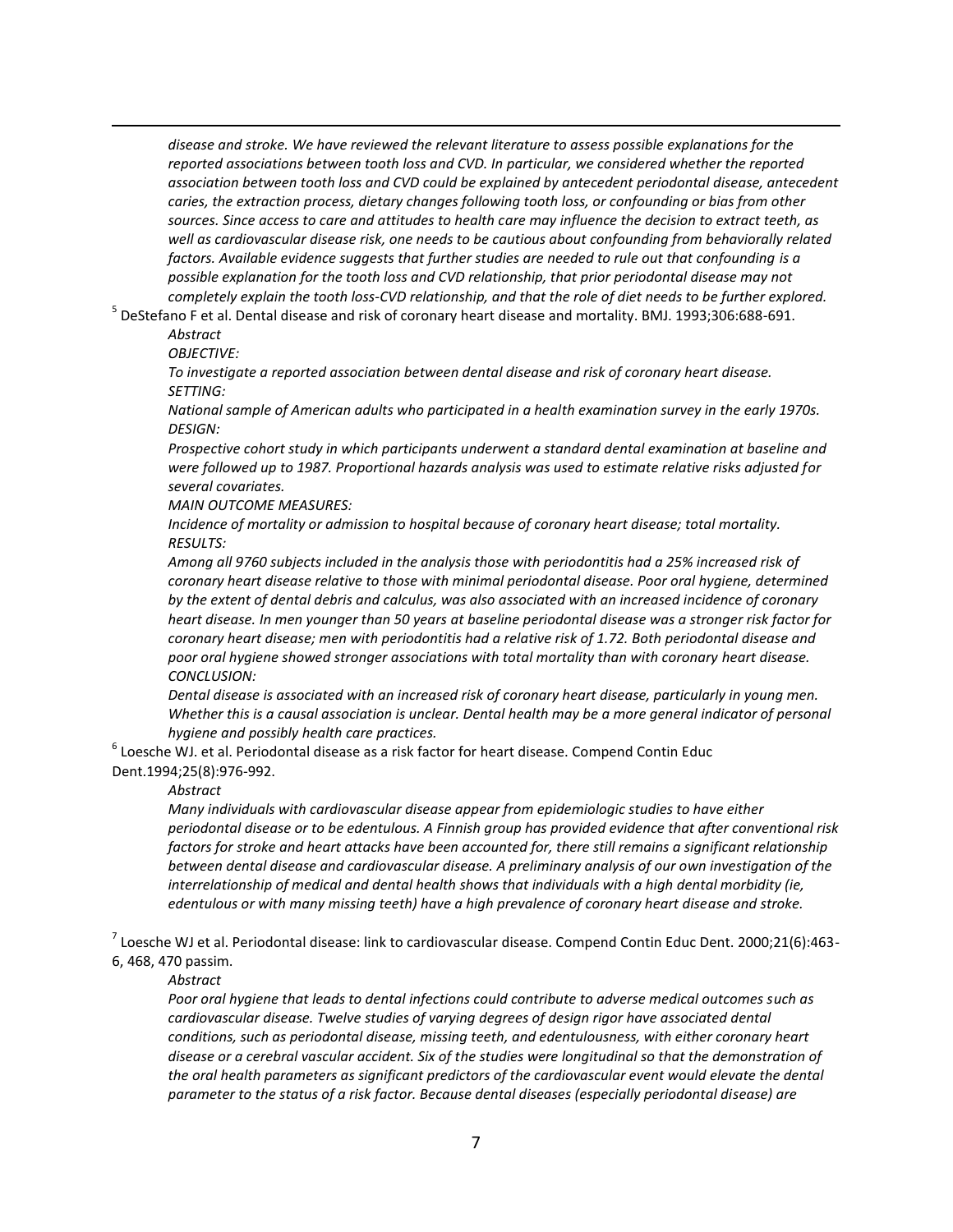*treatable, the dental component is a modifiable risk factor; therefore, maintaining good oral health should receive the highest priority for a healthy life.*

 $^8$  Behle JH, Papapanou PN. Periodontal infections and atherosclerotic vascular disease: an update. Int Dent J. 2006;56(4 Suppl 1):256-62.

*Abstract*

 $\overline{a}$ 

*The role of periodontal infections as a putative risk factor for atherosclerotic vascular disease (ASVD) has been reported in the literature over the past decade. This review provides insights into biologically plausible pathways that can potentially mediate such an association, and discusses recent findings from epidemiological studies and intervention trials. Accumulating epidemiological evidence suggests that clinical, microbiological and serological markers of periodontal infection are associated with subclinical and manifest ASVD. Early evidence from intervention studies suggests that the control of periodontal infections may result in improved levels of markers of systemic inflammation and measures of endothelial dysfunction.*

 $^9$  Geerts SO, et al. Further evidence of the association between periodontal conditions and coronary artery disease. J Periodontol. 2004;75(9):1274-80.

*Abstract*

*BACKGROUND:* 

*There is increasing evidence that chronic infections, such as periodontal diseases, could play a role in the initiation and development of coronary artery disease (CAD). The present study was intended to test for a possible association between presence and severity of periodontitis and coronary artery disease in a Belgian population.*

*METHODS:* 

*A total of 108 CAD patients (mean age 59.2 +/- 11 years) and 62 presumably healthy controls (mean age 57.7 +/- 9 years) were enrolled in the study. Probing depth, periodontal pocket bleeding index (PPBI), plaque index, furcation involvements, and tooth mobility were evaluated to compare periodontal health in both groups. The subjects were also ranked according to a novel index of periodontitis severity, the periodontal index for risk of infectiousness (PIRI), aimed at quantifying the risk of release of proinflammatory mediators from the periodontal sites.*

*RESULTS:* 

*Periodontitis was significantly more frequent in CAD patients than in controls (CAD patients: 91%; controls: 66%). The mean number of pockets was 18 +/- 17.1 in cardiac patients versus 7.6 +/- 12.7 in controls (P < 0.0001), despite the fact that the mean number of missing teeth was significantly greater in cases than in controls (14 +/- 7.1 versus 9 +/- 5.2; P < 0.0001). Furthermore, proportions of mobile teeth, bleeding sites, periodontal pockets, and involved furcations were significantly higher in CAD patients than in controls. In addition, the extent of the periodontal disease present was also greater in cases than in controls. A logistic model, adjusted for known cardiovascular risk factors, showed a strong association between CAD and periodontitis (odds ratio [OR] = 6.5). Moreover, there was a significant dose-response relationship between increasing scores of the periodontal risk of infectiousness and the presence of CAD (adjusted OR = 1.3 per PIRI unit).*

*CONCLUSION:* 

*In the present study, periodontitis was revealed to be a significant risk factor for CAD after adjusting for other confounding factors, with the level of association increasing with the individual extent of the periodontal lesions.*

<sup>10</sup> Haraszthy VI, Zambon JJ, Trevisan M, Zeid M, Genco RJ. Identification of periodontal pathogens in atheromatous plaques. J Periodontol 2000; 71: 155460.

*Abstract*

*BACKGROUND:* 

*Recent studies suggest that chronic infections including those associated with periodontitis increase the risk for coronary vascular disease (CVD) and stroke. We hypothesize that oral microorganisms including periodontal bacterial pathogens enter the blood stream during transient bacteremias where they may play a role in the development and progression of atherosclerosis leading to CVD.*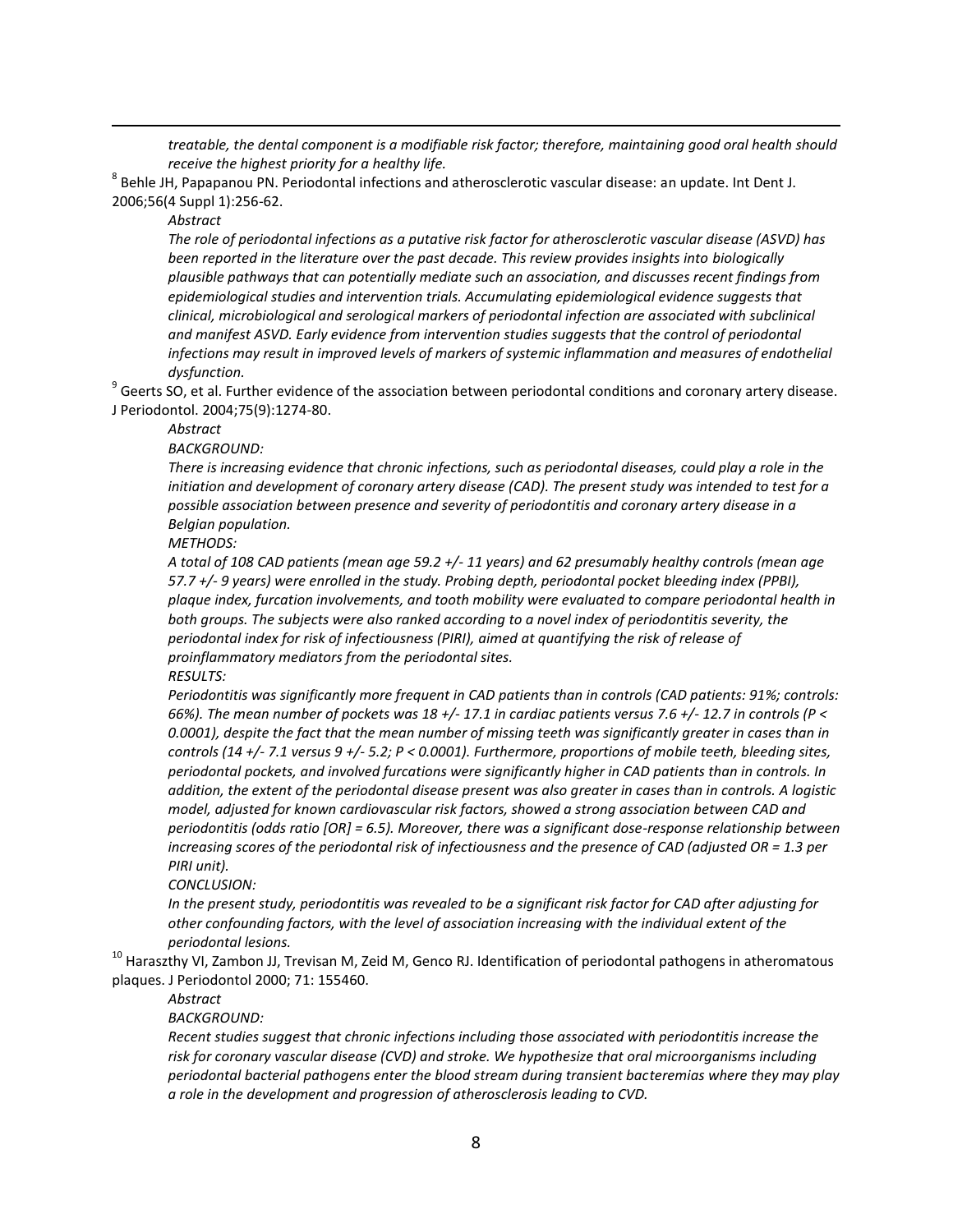#### *METHODS:*

 $\overline{a}$ 

*To test this hypothesis, 50 human specimens obtained during carotid endarterectomy were examined for the presence of Chlamydia pneumoniae, human cytomegalovirus, and bacterial 16S ribosomal RNA using specific oligonucleotide primers in polymerase chain reaction (PCR) assays. Approximately 100 ng of chromosomal DNA was extracted from each specimen and then amplified using standard conditions (30 cycles of 30 seconds at 95 degrees C, 30 seconds at 55 degrees C, and 30 seconds at 72 degrees C). Bacterial 16S rDNA was amplified using 2 synthetic oligonucleotide primers specific for eubacteria. The PCR product generated with the eubacterial primers was transferred to a charged nylon membrane and probed with digoxigenin-labeled synthetic oligonucleotides specific for Actinobacillus* 

*actinomycetemcomitans, Bacteroides forsythus, Porphyromonas gingivalis, and Prevotella intermedia. RESULTS:* 

*Eighty percent of the 50 endarterectomy specimens were positive in 1 or more of the PCR assays. Thirtyeight percent were positive for HCMV and 18% percent were positive for C. pneumoniae. PCR assays for bacterial 16S rDNA also indicated the presence of bacteria in 72% of the surgical specimens. Subsequent hybridization of the bacterial 16S rDNA positive specimens with species-specific oligonucleotide probes revealed that 44% of the 50 atheromas were positive for at least one of the target periodontal pathogens. Thirty percent of the surgical specimens were positive for B. forsythus, 26% were positive for P. gingivalis, 18% were positive for A. actinomycetemcomitans, and 14% were positive for P. intermedia. In the surgical specimens positive for periodontal pathogens, more than 1 species was most often detected. Thirteen (59%) of the 22 periodontal pathogen-positive surgical specimens were positive for 2 or more of the target species.*

#### *CONCLUSIONS:*

*Periodontal pathogens are present in atherosclerotic plaques where, like other infectious microorganisms such as C. pneumoniae, they may play a role in the development and progression of atherosclerosis leading to coronary vascular disease and other clinical sequelae.*

<sup>11</sup>Bale BF1, Doneen AL1, Vigerust DJ2. High-risk periodontal pathogens contribute to the pathogenesis of atherosclerosis. Postgrad Med J. 2017 Apr;93(1098):215-220.

## Abstract

*Periodontal disease (PD) is generated by microorganisms. These microbes can enter the general circulation causing a bacteraemia. The result can be adverse systemic effects, which could promote conditions such as cardiovascular disease. Level A evidence supports that PD is independently associated with arterial disease. PD is a common chronic condition affecting the majority of Americans 30 years of age and older. Atherosclerosis remains the largest cause of death and disability. Studies indicate that the adverse cardiovascular effects from PD are due to a few putative or high-risk bacteria: Aggregatibacter actinomycetemcomitans, Porphyromonas gingivalis, Tannerella forsythia, Treponema denticola or Fusobacterium nucleatum There are three accepted essential elements in the pathogenesis of atherosclerosis: lipoprotein serum concentration, endothelial permeability and binding of lipoproteins in the arterial intima. There is scientific evidence that PD caused by the high-risk pathogens can influence the pathogenesis triad in an adverse manner. With this appreciation, it is reasonable to state PD, due to highrisk pathogens, is a contributory cause of atherosclerosis. Distinguishing this type of PD as causal provides a significant opportunity to reduce arterial disease.* 

<sup>12</sup> Miklossy J, McGeer PL. Common mechanisms involved in Alzheimer's disease and type 2 diabetes: a key role of chronic bacterial infection and inflammation. Aging (Albany NY). 2016 Apr;8(4):575-88.

#### *Abstract*

*Strong epidemiologic evidence and common molecular mechanisms support an association between Alzheimer's disease (AD) and type 2-diabetes. Local inflammation and amyloidosis occur in both diseases and are associated with periodontitis and various infectious agents. This article reviews the evidence for the presence of local inflammation and bacteria in type 2 diabetes and discusses host pathogen interactions in chronic inflammatory disorders. Chlamydophyla pneumoniae, Helicobacter pylori and spirochetes are demonstrated in association with dementia and brain lesions in AD and islet lesions in type 2 diabetes. The presence of pathogens in host tissues activates immune responses through Toll-like*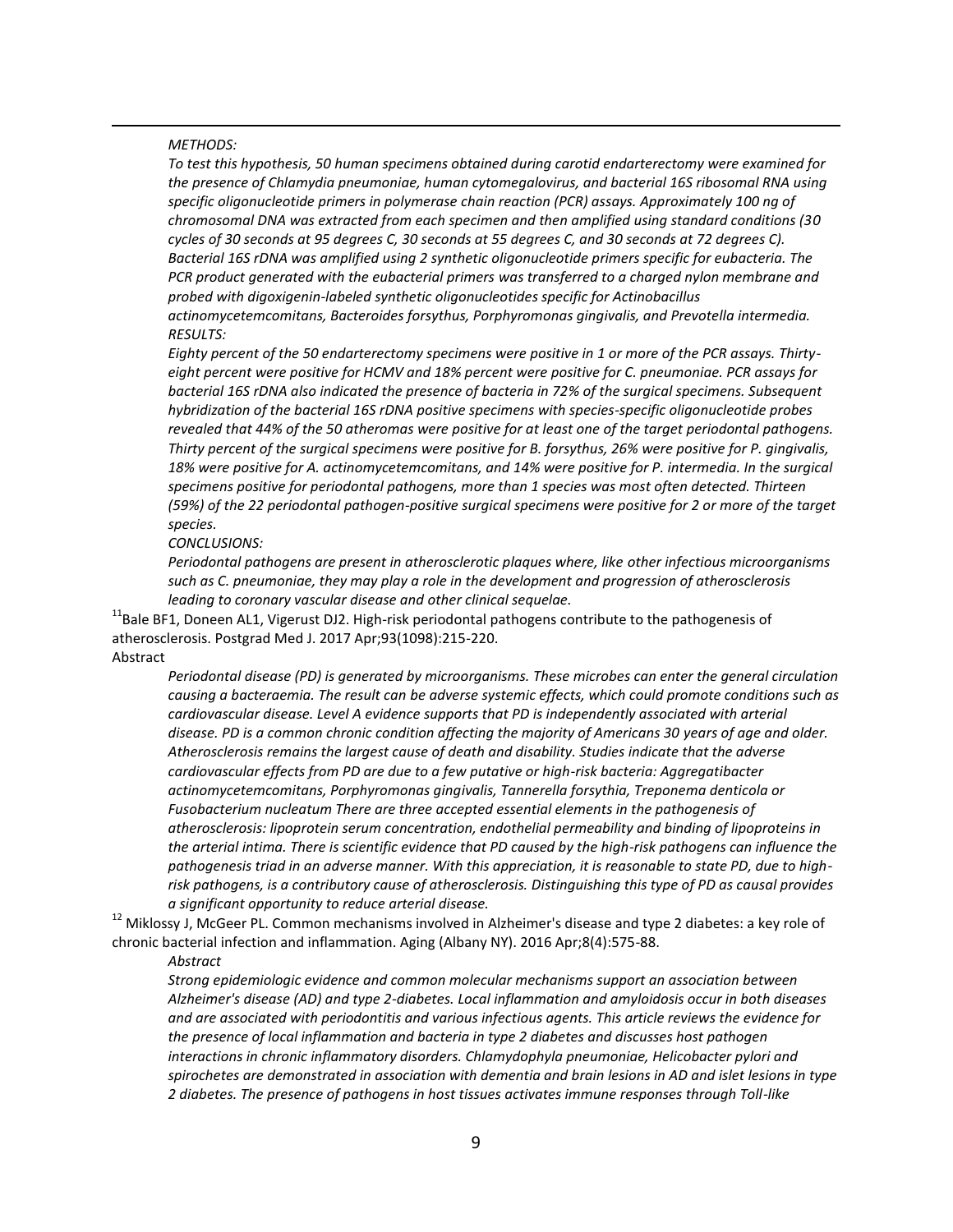*receptor signaling pathways. Evasion of pathogens from complement-mediated attack results in persistent infection, inflammation and amyloidosis. Amyloid beta and the pancreatic amyloid called amylin bind to lipid bilayers and produce Ca(2+) influx and bacteriolysis. Similarly to AD, accumulation of amylin deposits in type 2 diabetes may result from an innate immune response to chronic bacterial infections, which are known to be associated with amyloidosis. Further research based on an infectious origin of both AD and type 2 diabetes may lead to novel treatment strategies.*

 $^{13}$  Chapple IL, Genco R; working group 2 of the joint EFP/AAP workshop. Diabetes and periodontal diseases: consensus report of the Joint EFP/AAP Workshop on Periodontitis and Systemic Diseases. J Periodontol. 2013 Apr;84(4 Suppl):S106-12.

# *Abstract*

 $\overline{a}$ 

#### *BACKGROUND:*

*Diabetes and periodontitis are complex chronic diseases with an established bidirectional relationship. There is long-established evidence that hyperglycaemia in diabetes is associated with adverse periodontal outcomes. However, given the ubiquity of periodontal diseases and the emerging global diabetes epidemic, the complications of which contribute to significant morbidity and premature mortality, it is timely to review the role of periodontitis in diabetes.*

#### *AIMS:*

*To report the epidemiological evidence from cross-sectional, prospective and intervention studies for the impact of periodontal disease on diabetes incidence, control and complications and to identify potential underpinning mechanisms.*

#### *EPIDEMIOLOGY:*

*Over the last 20 years, consistent and robust evidence has emerged that severe periodontitis adversely affects glycaemic control in diabetes and glycaemia in non-diabetes subjects. In diabetes patients, there is a direct and dose-dependent relationship between periodontitis severity and diabetes complications. Emerging evidence supports an increased risk for diabetes onset in patients with severe periodontitis. Biological mechanisms: Type 2 diabetes is preceded by systemic inflammation, leading to reduced pancreatic b-cell function, apoptosis and insulin resistance.Increasing evidence supports elevated systemic inflammation (acute-phase and oxidative stress biomarkers) resulting from the entry of periodontal organisms and their virulence factors into the circulation, providing biological plausibility for the effects of periodontitis on diabetes. AGE (Advanced Glycation Endproducts)-RAGE (Receptor for AGEs) interactions and oxidative-stress-mediated pathways provide plausible mechanistic links in the diabetes to periodontitis direction.*

#### *INTERVENTIONS:*

*Randomized controlled trials (RCTs) consistently demonstrate that mechanical periodontal therapy associates with approximately a 0.4% reduction in HbA1C at 3 months, a clinical impact equivalent to adding a second drug to a pharmacological regime for diabetes. RCTs are needed with larger numbers of subjects and longer term follow-up, and if results are substantiated, adjunctive periodontal therapies subsequently need to be evaluated. There is no current evidence to support adjunctive use of antimicrobials for periodontal management of diabetes patients. GUIDELINES:* 

*Given the current evidence, it is timely to provide guidelines for periodontal care in diabetes patients for medical and dental professionals and recommendations for patients/the public.*

<sup>14</sup> Singhrao SK, Harding A, Poole S, Kesavalu L, Crean S. Porphyromonas gingivalis Periodontal Infection and Its Putative Links with Alzheimer's Disease. Mediators Inflamm. 2015;2015:137357. doi: 10.1155/2015/137357. Epub 2015 Apr 30.

# *Abstract*

*Periodontal disease (PD) and Alzheimer's disease (AD) are inflammatory conditions affecting the global adult population. In the pathogenesis of PD, subgingival complex bacterial biofilm induces inflammation that leads to connective tissue degradation and alveolar bone resorption around the teeth. In health, junctional epithelium seals the gingiva to the tooth enamel, thus preventing bacteria from entering the gingivae. Chronic PD involves major pathogens (Porphyromonas gingivalis, Treponema denticola, and*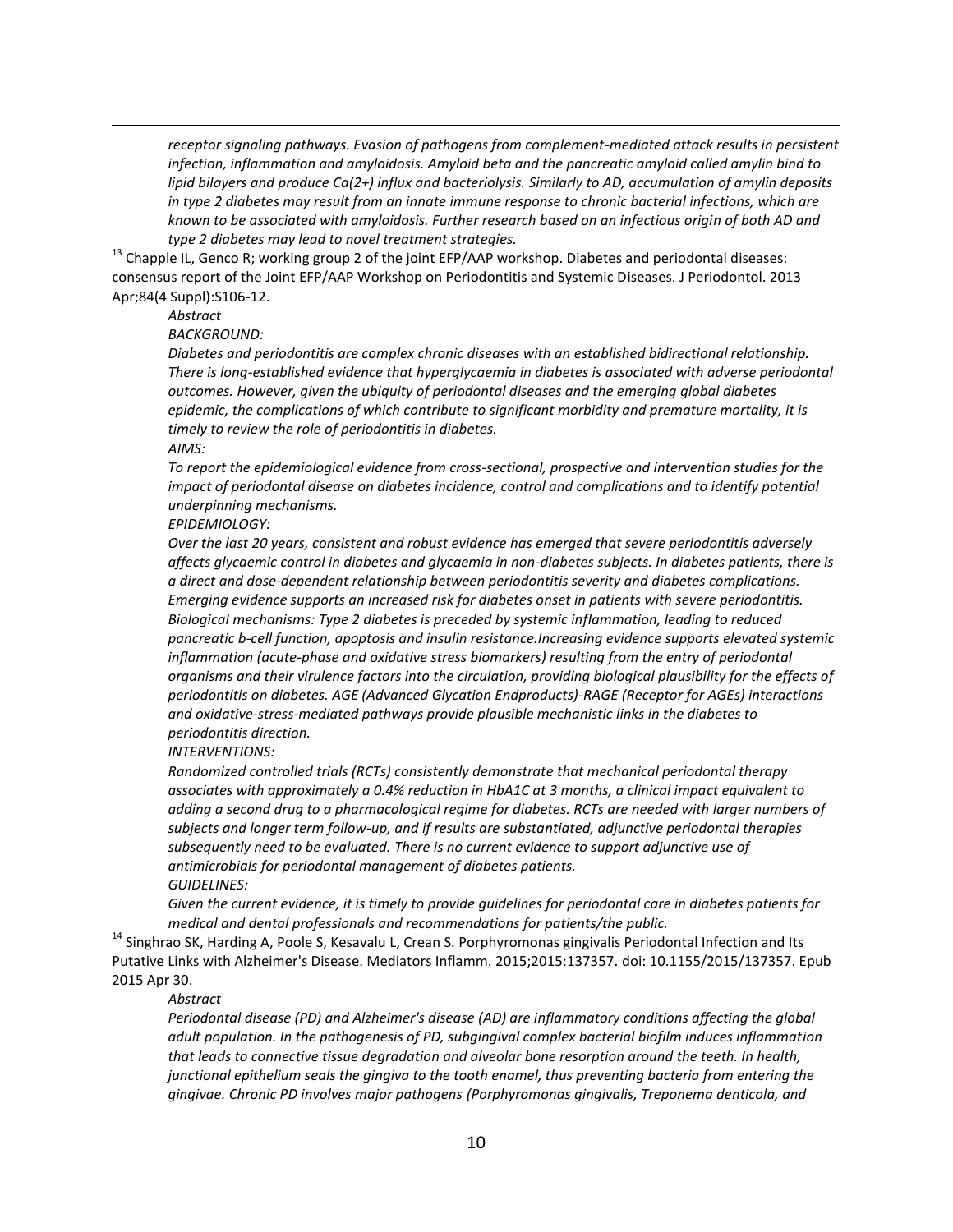*Tannerella forsythia) which have an immune armory that can circumvent host's immune surveillance to create and maintain an inflammatory mediator rich and toxic environment to grow and survive. The neurodegenerative condition, AD, is characterized by poor memory and specific hallmark proteins; periodontal pathogens are increasingly being linked with this dementing condition. It is therefore becoming important to understand associations of periodontitis with relevance to late-onset AD. The aim of this review is to discuss the relevance of finding the keystone periodontal pathogen P. gingivalis in AD brains and its plausible contribution to the etiological hypothesis of this dementing condition.*

 $15$  Wu S et al. Cognitive function and oral health among community-dwelling older adults. J Gerontal A Biol Sci Med Sci. 2008 May;63(5):495-500.

# *Abstract*

 $\overline{a}$ 

*BACKGROUND:* 

*Both oral health problems and cognitive impairment are relatively common among older adults. Poorer oral health appears to contribute to a decline in quality of life and to be related to various medical conditions. Little is known about the relationship of cognitive function to oral health among communitydwelling older adults.*

*METHODS:* 

*The sample included 1984 dentate community-dwelling older adults 60 years old or older from the National Health and Nutrition Examination Survey (NHANES, 1999-2002) who completed both the study cognitive measure and dental examination. Weighted descriptive and multivariate regression analyses were performed.*

*RESULTS:* 

*Multivariate analyses showed that cognitive function was associated with oral health. Individuals with lower cognitive scores had a higher number of decayed and missing teeth and a higher proportion of periodontitis sites. The predicted number of decayed teeth increased by 0.01 with each 1-point decrease in the Digit Symbol Substitution Test score; the number of missing teeth increased by 0.02; and the percentage of sites with periodontal disease increased by 0.02. In addition, individuals' sociodemographic characteristics, health behavior, and regular dental checkups were significantly associated with oral health.*

*CONCLUSIONS:* 

*This study suggests that community-dwelling elders with lower cognitive function scores have greater deterioration of oral health. This study provides a preliminary knowledge base for the development of early intervention strategies to address oral health problems among older adults.*

 $16$  Avlund K. Tooth loss and caries prevalence in very old Swedish people: the relationship to cognitive and functionsl ability. Gerodontology. 2004;21(1)17-26.

*Abstract*

*OBJECTIVE:* 

*To analyse whether cognitive function and functional ability are related to oral health among communitydwelling older people over the age of 80 years.*

*BACKGROUND:* 

*This cross-sectional study is based on the Kungsholmen Elders Oral Health Survey (KEOHS). The study included oral examinations carried out in two local clinics by standardised examiners and interviews using structured questionnaires.*

*MATERIALS AND METHODS:* 

*Altogether 159 individuals were included in this study. Coronal caries and root caries were assessed using the National Institute of Dental and Craniofacial Research (NIDCR) diagnostic criteria. Cognitive function*  was assessed by the Mini-Mental State Examination (MMSE) index and functional ability was assessed by *a global measure of self-reported changes.*

*RESULTS:* 

*Older adults with a low MMSE score (< or = 23) tended to have a higher risk of coronal caries than those with higher scores. Participants with mild cognitive decline (MMSE = 24-26) and with a decrease in functional ability had a significantly higher risk of root caries. These associations changed little when*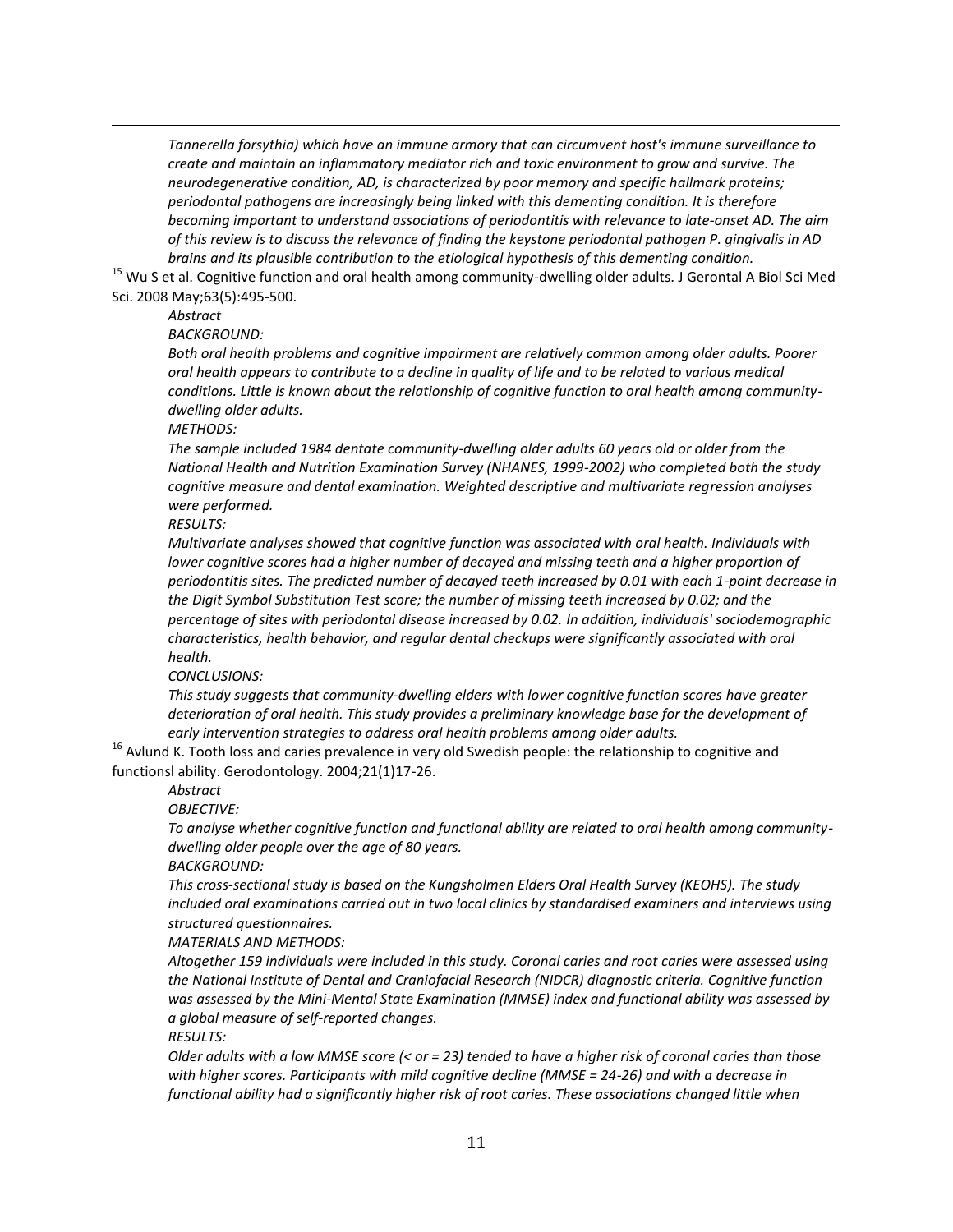*adjusted by the covariates. In addition, people with a low MMSE (0-23) had a four times higher risk of not using dental services regularly. This result was unchanged after adjusting for the variables studied. CONCLUSIONS:* 

*This study revealed associations between the cognitive and functional status of the individual and aspects of oral health, that may contribute to a deeper understanding of the background of oral health status in older adults.*

<sup>17</sup> Stewart R. Oral health and cognitive function in the Third national health and Nutrition Examination Survey (NHANES III). Psychosom Med. 2008 Oct;70(8)936-41.

*Abstract*

 $\overline{a}$ 

*OBJECTIVES:* 

*To investigate the association between oral health and cognitive function in early-, mid-, and late-adult life.*

*METHODS:* 

*A secondary analysis was carried out of a large, well-characterized community sample (NHANES III). Analyzed variables included three measures of oral health (gingival bleeding, loss of periodontal attachment, loss of teeth) and three measures of cognitive function: the Symbol Digit Substitution Test (SDST), the Serial Digit Learning Test (SDLT) (both in 5138 participants aged 20-59 years), and a Story Recall test (in 1555 participants aged >or=70 years). Other covariates in linear regression models included age, gender, ethnicity, education and poverty, and cardiovascular risk factors. RESULTS:* 

*Worse scores on all three measures of oral health status were significantly associated with poorer performance on all three measures of cognitive function after adjustment for age. Education was an important confounding factor. However, after full adjustment for all other covariates, gingival bleeding (%) and loss of periodontal attachment (%) remained associated with relative impairment on SDST score (B coefficients both = 0.003), and gingival bleeding was associated with relative impairment on SDLT (B = 0.017). No effect modification by age was observed.*

*CONCLUSIONS:* 

*Poor oral health is associated with worse cognitive function throughout adult life. This may, in part, be accounted for by early life education and social status. However, the possibility of direct causal pathways requires further investigation.*

<sup>18</sup> Wu B, Plassman BL, Liang J, and Wei L. Cognitive Function and Dental Care Utilization Among Community-Dwelling Older Adults. Am J Public Health. 2007 December; 97(12): 2216–2221.

#### *Abstract*

*Objectives. We sought to investigate the relationship between varying levels of cognitive function and dental care utilization.*

*Methods. Using data obtained from the National Health and Nutrition Examination Survey (1999–2002), we performed weighted descriptive and multivariate logistic regression analyses on 1984 individuals with at least 1 tooth and who were 60 years and older.*

*Results. Multivariate analyses suggested that level of cognitive function was associated with dental care utilization. At a higher level of cognitive functioning, individuals were more likely to have had more frequent dental visits. In addition, a higher level of socioeconomic status, healthy lifestyle, and worse selfrated oral health–related symptoms were more likely to indicate a higher frequency of dental care utilization. By contrast, poorer oral health status as determined by clinical examinations was negatively associated with frequency of dental visits.*

*Conclusions. The results suggest that community-dwelling older adults with low cognitive function are at risk for less frequent use of dental care. Oral health serves as a mediating factor between cognitive function and dental care utilization. There is a great need to improve oral health awareness and education among older adults, caregivers, and health care professionals.*

<sup>19</sup> Okamoto N, Morikawa M, Okamoto K, Habu N, Iwamoto J, Tomioka K, et al. Relationship of tooth loss to mild memory impairment and cognitive impairment: findings from the Fujiwara-kyo study. Behavioral and Brain Functions 2010, 6:77.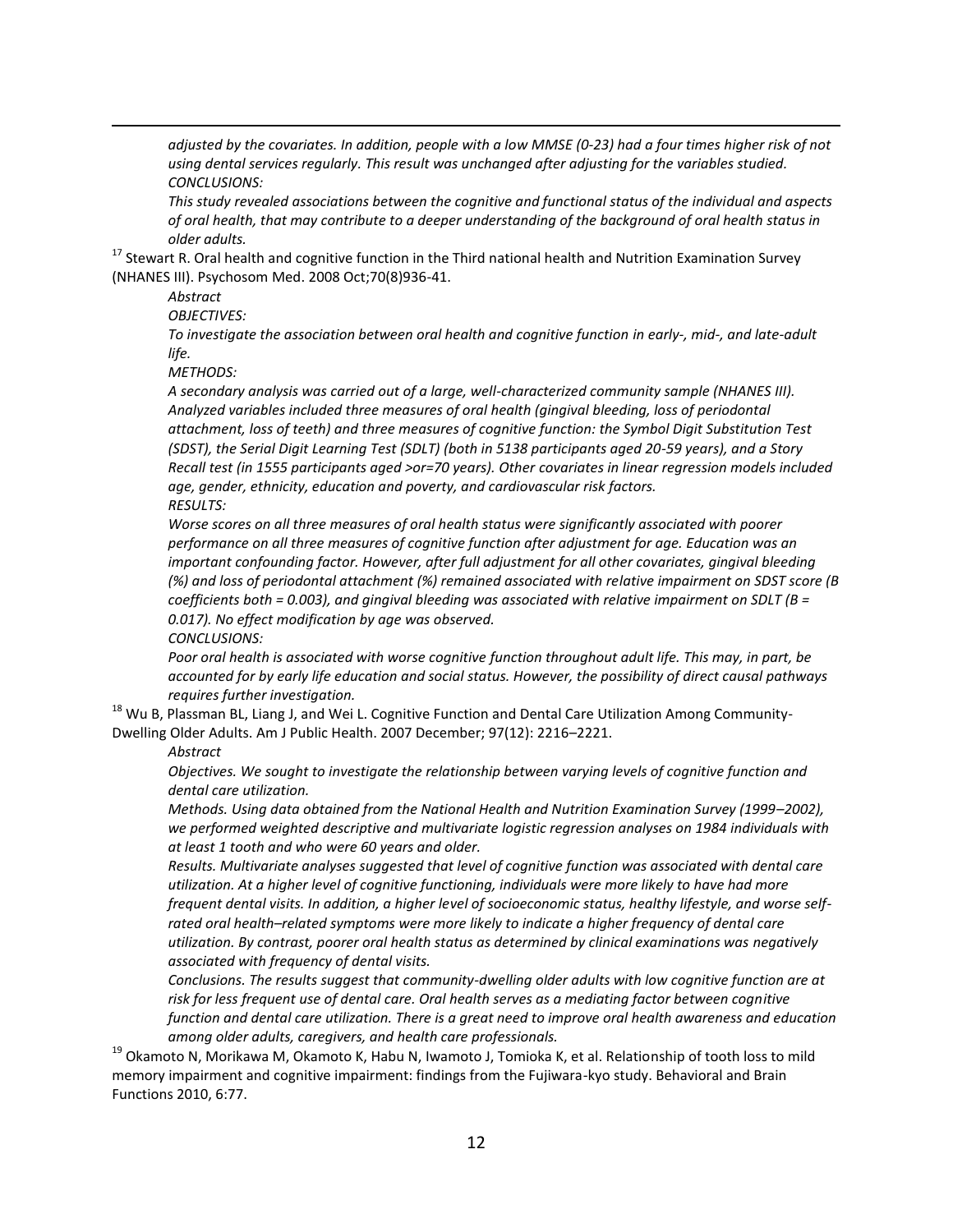# *Abstract*

 $\overline{a}$ 

*BACKGROUND:* 

*This cross-sectional study investigated the relationship between the number of remaining teeth to mild memory impairment (MMI), which is a preclinical stage of dementia, and to cognitive impairment. METHODS:* 

*The subjects were aged 65 years or older and were grouped according to their score for the Mini-Mental State Examination (MMSE), the three-word delayed recall test in the MMSE, and the Geriatric Depression Scale into the control group (n = 3,696), the MMI group (n = 121), and the low MMSE score (23 or lower) group (n = 214). We collected data on the number of remaining teeth, the length of the edentulous period, health-related lifestyle, medical history, blood pressure, height, and body weight. Fasting venous blood samples were also obtained.*

*RESULTS:* 

*Multiple logistic regression analysis, adjusted for depressive symptoms, age, sex, length of education, and other explanatory variables, revealed that the odds ratios of 0-10 remaining teeth to 22-32 remaining teeth were 1.679 (95% CI 1.073-2.627) for MMI and 2.177 (95% CI 1.510-3.140) for a low MMSE score. A significant relationship was also found between the length of the edentulous period and the risk of a low MMSE score (odds ratio 3.102, 95% CI 1.432-6.720) (15 years or more/less than 15 years). CONCLUSIONS:* 

*Our findings suggest that tooth loss is associated with cognitive function.*

<sup>20</sup> Miklossy J. Bacterial Amyloid and DNA are Important Constituents of Senile Plaques: Further Evidence of the Spirochetal and Biofilm Nature of Senile Plaques. J Alzheimer's Dis. 2016 Jun 13;53(4):1459-73.

#### *Abstract*

*It has long been known that spirochetes form clumps or micro colonies in vitro and in vivo. Cortical spirochetal colonies in syphilitic dementia were considered as reproductive centers for spirochetes. Historic and recent data demonstrate that senile plaques in Alzheimer's disease (AD) are made up by spirochetes. Spirochetes are able to form biofilm in vitro. Senile plaques are also reported to contain elements of biofilm constituents. We expected that AβPP and Aβ (the main components of senile plaques) also occur in pure spirochetal biofilms, and bacterial DNA (an important component of biofilm) is also present in senile plaques. Histochemical, immunohistochemical, and in situ hybridization techniques and the TUNEL assay were used to answer these questions. The results obtained demonstrate that Aβ and DNA, including spirochete-specific DNA, are key components of both pure spirochetal biofilms and senile plaques in AD and confirm the biofilm nature of senile plaques. These results validate previous observations that AβPP and/or an AβPP-like amyloidogenic protein are an integral part of spirochetes, and indicate that bacterial and host derived Aβ are both constituents of senile plaques. DNA fragmentation in senile plaques further confirms their bacterial nature and provides biochemical evidence for spirochetal cell death. Spirochetes evade host defenses, locate intracellularly, form more resistant atypical forms and notably biofilms, which contribute to sustain chronic infection and inflammation and explain the slowly progressive course of dementia in AD. To consider co-infecting microorganisms is equally important, as multi-species biofilms result in a higher resistance to treatments and a more severe dementia.*

<sup>21</sup> Itzhaki RF, Lathe R, Balin BJ, Ball MJ, Bearer EL, Braak H, Bullido MJ, Carter C, Clerici M, Cosby SL, Del Tredici K, Field H, Fulop T, Grassi C, Griffin WS, Haas J, Hudson AP, Kamer AR, Kell DB, Licastro F, Letenneur L, Lövheim H, Mancuso R, Miklossy J, Otth C, Palamara AT, Perry G, Preston C, Pretorius E, Strandberg T, Tabet N, Taylor-Robinson SD, Whittum-Hudson JA. Microbes and Alzheimer's Disease.

*Abstract*

*We are researchers and clinicians working on Alzheimer's disease (AD) or related topics, and we write to express our concern that one particular aspect of the disease has been neglected, even though treatment based on it might slow or arrest AD progression. We refer to the many studies, mainly on humans, implicating specific microbes in the elderly brain, notably herpes simplex virus type 1 (HSV1), Chlamydia pneumoniae, and several types of spirochaete, in the etiology of AD [1–4]. Fungal infection of AD brain [5, 6] has also been described, as well as abnormal microbiota in AD patient blood [7]. The first observations*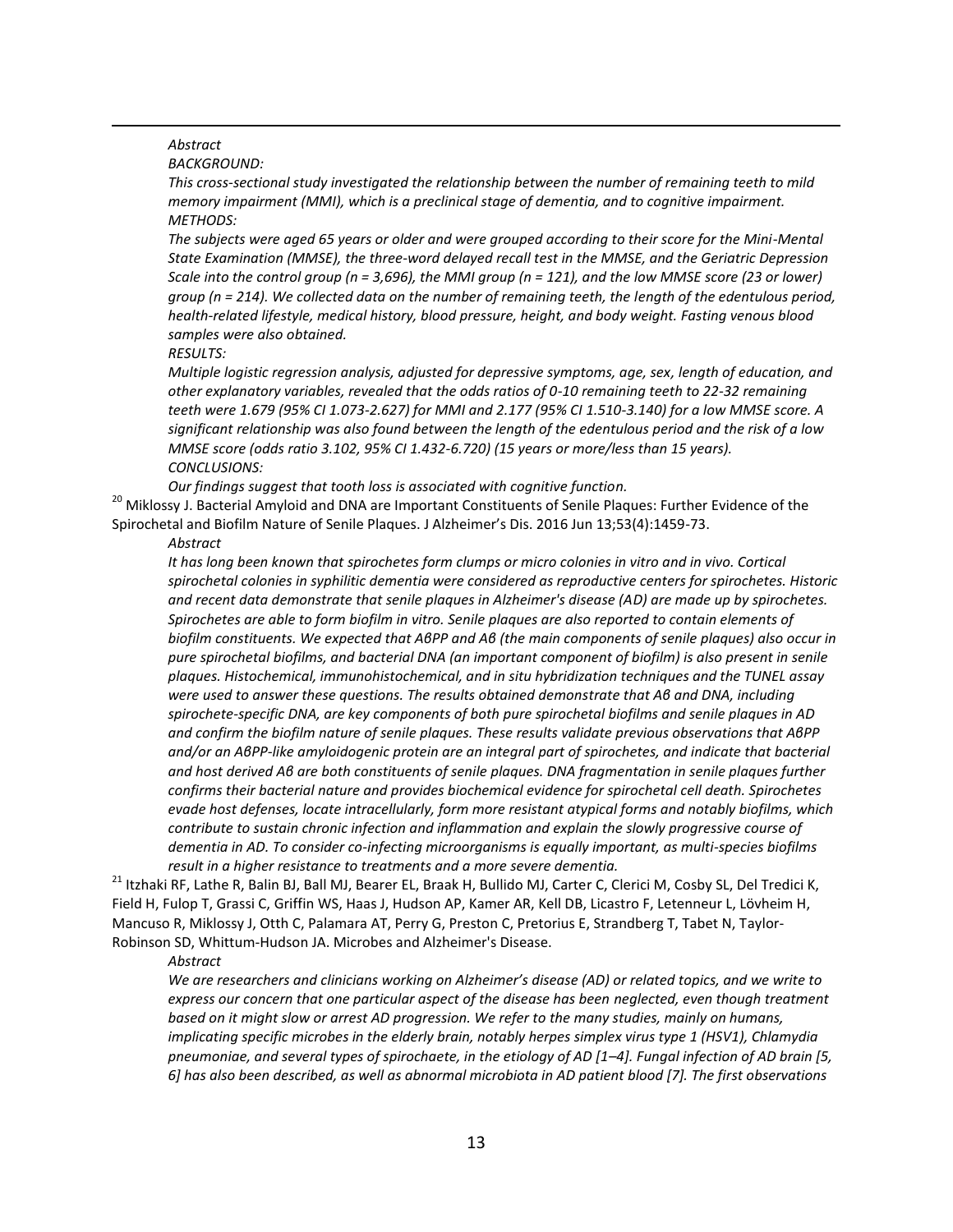*of HSV1 in AD brain were reported almost three decades ago [8]. The ever-increasing number of these studies (now about 100 on HSV1 alone) warrants re-evaluation of the infection and AD concept.* <sup>22</sup> Riviere GR. Molecular and immunological evidence of oral treponema in the human brain and their association with Alzheimer's disease. Oral Micro Imm 2002;17:113-118.

# *Abstract*

 $\overline{a}$ 

*The purpose of this investigation was to use molecular and immunological techniques to determine whether oral Treponema infected the human brain. Pieces of frontal lobe cortex from 34 subjects were analyzed with species-specific PCR and monoclonal antibodies. PCR detected Treponema in 14/16 Alzheimer's disease (AD) and 4/18 non-AD donors (P < 0.001), and AD specimens had more Treponema species than controls (P < 0.001). PCR also detected Treponema in trigeminal ganglia from three AD and two control donors. Cortex from 15/16 AD subjects and 6/18 controls contained Treponema pectinovorum and/or Treponema socranskii species-specific antigens (P < 0.01). T. pectinovorum and/or T. socranskii antigens were also found in trigeminal ganglia and pons from four embalmed cadavers, and 2/4 cadavers also had Treponema in the hippocampus. These findings suggest that oral Treponema may infect the brain via branches of the trigeminal nerve.*

<sup>23</sup> MacDonald A. Review of Infectious Borrelia species Chronic Brain Infections and the Development of Alzheimer's Disease. 2015<https://vimeo.com/145745120.>

#### *Abstract*

*Very recent research has proven that Amyloid plaque—the hallmark of Alzheimer's disease—is an active biofilm of spirochetes.18 MacDonald presented 100 cases of brain tissue harvested from deceased Alzheimer's patients. In this 37-minute video, Borrelia Chronic Brain Infections and development of Alzheimer's Disease, MacDonald used specific DNA marker probes to identify Lyme disease spirochetes, if present. The results were remarkable. The research tools used by MacDonald include:*

*1. 5 cases of fresh autopsy Alzheimer's brain tissue which revealed positive recovery of Borrelia burgdorferi (Lyme) spirochetes.*

*2. Use of Borrelia burgdorferi Specific DNA probes to image single Borrelia spirochetes. Plus, this probe identified biofilm communities of Borrelia spirochetes in Alzheimer's amyloid plaques.*

*MacDonald, for the very first time, demonstrated the role of granular forms of Borrelia, as viable, virulent pathogens, distinct from the spiral Borrelia corkscrew shaped forms. He identified round body ("spore-like" or circular) forms of spirochetes in the evolution of Alzheimer's Disease. All these forms live within active biofilm communities previously defined as undefined dead-brown appearing lesions called amyloid plaques. This seminal research demonstrated all the pleomorphic forms of spirochetes. Some of these forms were identified, but not universally recognized, for over one hundred years.*

<sup>24</sup> Li X, Tronstad L, Olsen I. Brain abscesses caused by oral infection. Endod Dent Traumatol 1999; 15: 95101. *Abstract*

*Brain abscesses are rare but can be life-threatening infections. Recent progress in microbiological classification and identification has indicated that they are sometimes caused by oral infection and dental treatment. It has been postulated that oral microorganisms may enter the cranium by several pathways: 1) by direct extension, 2) by hematogenous spread, 3) by local lymphatics, and 4) indirectly, by extraoral odontogenic infection. In the direct extension, oral infections spread along the fascial planes. Hematogenous spreading occurs along the facial, angular, ophthalmic, or other veins which lack valves, through the cavernous sinus and into the cranium. Another hematogenous pathway is through the general circulation. Oral bacteria may cause systemic infections, e.g., endocarditis, and then indirectly initiate brain abscess. Microbiota, complications, and the prevention and management of odontogenic brain abscesses are also discussed in this review.*

<sup>25</sup> Sun J, Zhou M, Salazar CR, Hays R, Bedi S, Chen Y, Li Y. Chronic Periodontal Disease, Periodontal Pathogen Colonization, and an Increased Risk of Precancerous Gastric Lesions.J Periodontol. 2017 Jul 3:1-19.

*Abstract*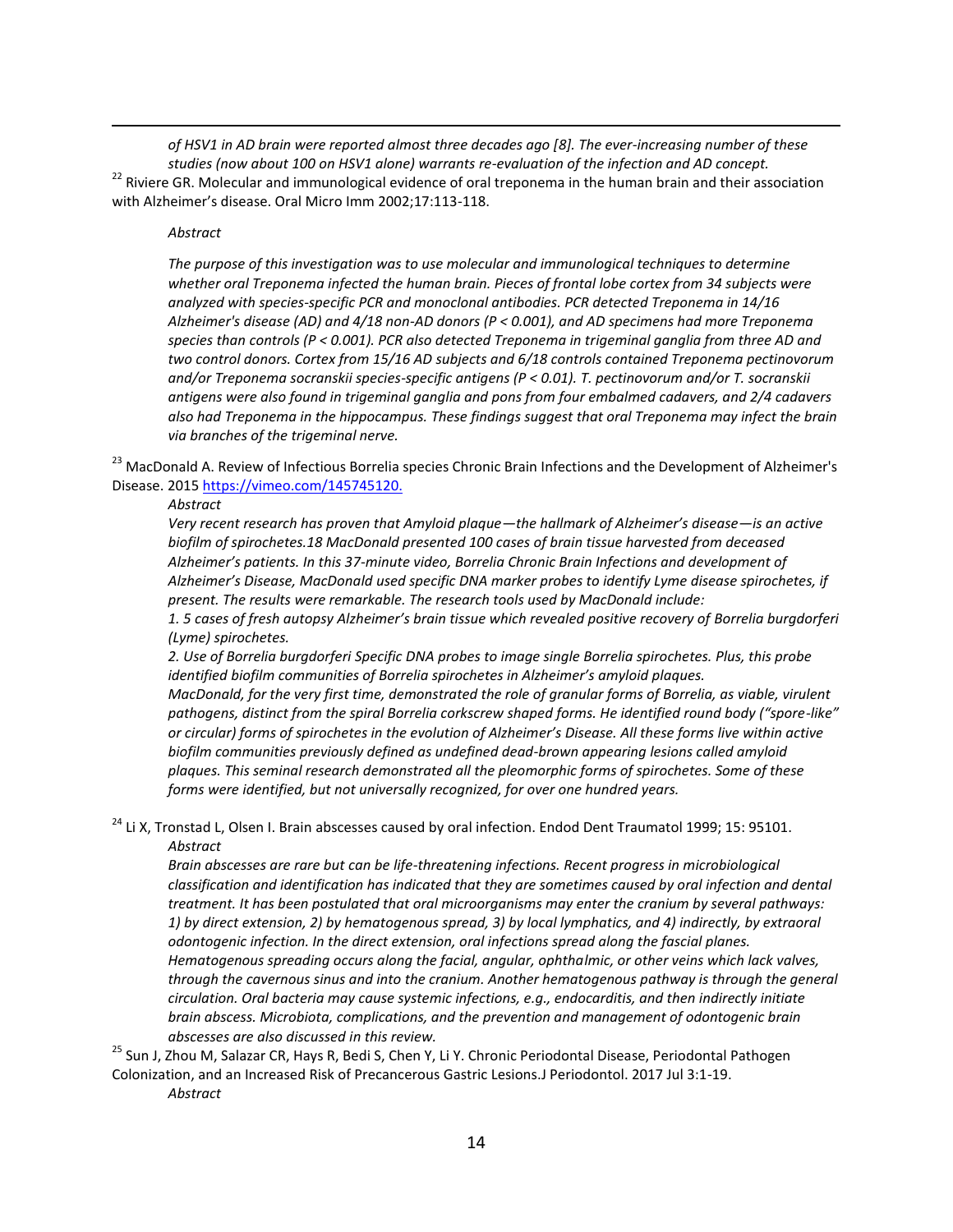*BACKGROUND:* 

 $\overline{a}$ 

*The present study assessed the association between periodontal pathogen colonization and the potential risk of developing precancerous lesions of gastric cancer (PLGC) in a clinical setting. METHODS:* 

*The present study included 35 newly diagnosed patients with PLGC and 70 age-matched individuals without PLGC. A full-mouth intra-oral examination was performed to assess the periodontal conditions. Stimulated whole saliva and pooled plaque samples were collected to evaluate colonization by Porphyromonas gingivalis, Treponema denticola, Tannerella forsythia and Actinobacillus actinomycetemcomitans and to characterize the oral microbial diversity in the saliva and dental plaque. RESULTS:* 

*Compared with the control group, the patients with PLGC experienced a higher prevalence of bleeding on probing (BOP; 31.5% vs. 22.4%, P < 0.05), higher levels of T. denticola (P < 0.01) and A. actinomycetemcomitans (P <0.01), and less bacterial diversity in their saliva (P < 0.01). The final multivariate logistic regression model comprising all key socio-demographic characteristics, oral health behavioral factors and periodontal assessments revealed that elevated colonization with periodontal pathogens, specifically T. forsythia, T. denticola, and A. actinomycetemcomitans, decreased bacterial diversity in the dental plaque, and not flossing teeth regularly were significant predictors of an increased risk of PLGC (P = 0.022).* 

*CONCLUSION:* 

*The findings of the present study provide new evidence suggesting that periodontal pathogen burdens and bacterial diversity in the oral cavity are important factors contributing to a potential increased risk of developing precancerous gastric lesions.*

<sup>26</sup> Estemalik J1, Demko C2, Bissada NF1, Joshi N1, Bodner D3, Shankar E3, Gupta S3. Simultaneous Detection of Oral Pathogens in Subgingival Plaque and Prostatic Fluid of Men with Periodontal and Prostatic Diseases. J Periodontol. 2017 May 26:1-11.

*Abstract*

*BACKGROUND:* 

*Chronic prostatitis (CP) and benign prostatic hyperplasia (BPH) are complex inflammatory conditions for*  which the etiological determinants are still poorly defined. Periodontitis is caused by subgingival colonizing *bacteria in the oral cavity. The causal effect of periodontal disease on prostatic inflammation has not been established. The purpose of this study is to isolate oral pathogens from expressed prostatic secretions of patients with periodontal disease and chronic prostatitis or benign prostatic hyperplasia. METHODS:* 

*Twenty-four men diagnosed with CP/BPH participated in the study. A complete periodontal examination consisting of probing depth, bleeding on probing, tooth mobility, gingival index and plaque index was performed on men and prostatic secretion was collected for the study. Dental plaque and prostatic secretion samples were used for analysis of bacterial DNA for Porphyromonas gingivalis, Prevotella intermedia, Treponema denticola and Escherichia coli using RT-PCR. RESULTS:* 

*Six patients were diagnosed with severe, 7 with moderate, and 4 with mild chronic periodontitis. Seventeen out of 24 (70.8%) of the prostatic secretion samples showed one or more of the studied oral pathogens. Nine out of the 10 BPH and 8 out of the 14 patients with prostatitis had at least one oral pathogen in their prostatic secretions. P. gingivalis was found in both prostatic secretion and plaque samples in 6 out of 17 (35.3%) patients, T. denticola in both samples, 7 out of 15 (46.7 %) and E. coli in*  both samples 3 out of 15 (20%) patients. P. intermedia was detected in all dental plaque samples but not *in the prostatic secretion.*

*CONCLUSIONS:* 

*An association between chronic inflammatory prostate and periodontal diseases has been demonstrated by the presence of similar bacterial DNA in both the prostatic secretion and subgingival dental plaque from same individual.*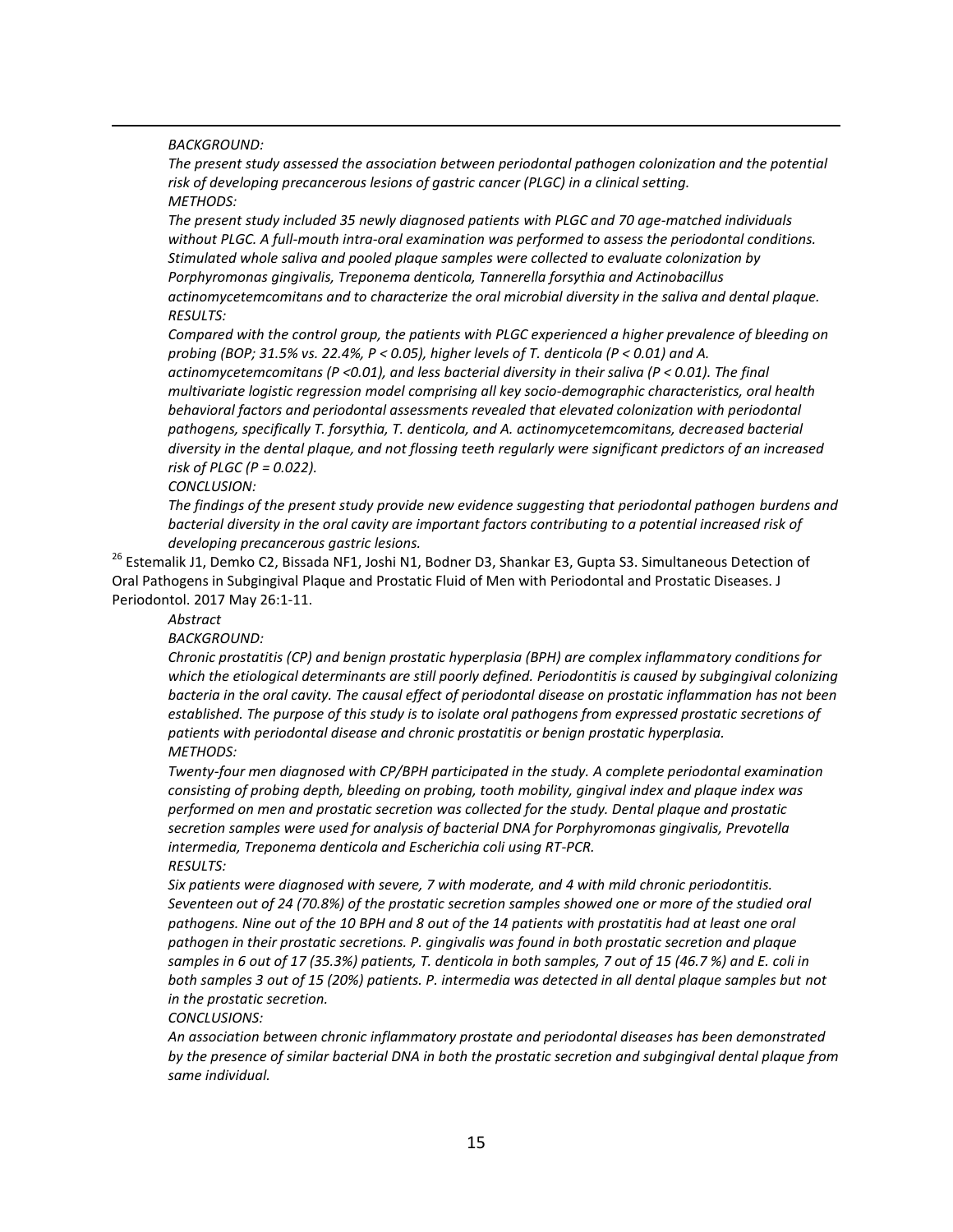$^{27}$  Abnet, et al. Tooth loss is associated with increased risk of total death and death from upper gastrointestinal cancer, heart disease and stroke. Int J Epidemiol. 2005 Apr;34(2(:475-6.

*Abstract*

 $\overline{a}$ 

*BACKGROUND:* 

*Tooth loss has previously been associated with a higher risk of cancer, heart disease, and stroke, but the role of confounding by smoking remains an issue.*

*METHODS:* 

*We conducted a cohort study including 29,584 healthy, rural Chinese adults who were participants in a chemoprevention trial from 1986 through 1991 and who have been followed-up through 2001. We categorized tooth loss for each subject as less than or equal to or greater than the median number of teeth lost for other subjects of the same age at baseline. Mortality outcomes were categorized as follows: total death (n = 9362), upper gastrointestinal (GI) cancer death (n = 2625), other cancer death (n = 514), heart disease death (n = 1932), and fatal stroke (n = 2866).*

*RESULTS:* 

*Individuals with greater than the age-specific median number of teeth lost had statistically significant 13% increased risk of total death [95% confidence interval (CI) 9-18%], 35% increased risk of upper GI cancer death (95% CI 14-59%), 28% increased risk of heart disease death (95% CI 17-40%), and 12% increased risk of stroke death (95% CI 2-23%), but no significantly increased risk of death from cancer at other sites. These elevated risks were present in male smokers, male non-smokers, and females, nearly all neversmokers.*

*CONCLUSIONS:* 

*In this Asian population, tooth loss significantly increased the risk of total death and death from upper GI cancer, heart disease, and stroke. These associations were not limited to tobacco smokers.*

<sup>28</sup> Hiraki et al. Teeth loss and risk of cancer at 14 sites in Japanese. Cancer Epidemiol Biomarkers Prev. 2008 May;17(5)1222-7.

*Abstract*

*BACKGROUND:* 

*Tooth loss has been associated with a higher risk of several types of cancer. To clarify the significance of tooth loss to the risk of 14 common cancers, we conducted a large-scale, case-control study based on the Hospital-based Epidemiologic Research Program at Aichi Cancer Center.*

*METHODS:* 

*A total of 5,240 cancer subjects and 10,480 age- and sex-matched noncancer controls were recruited. Patients with 14 types of cancer newly diagnosed from 2000 to 2005 were eligible as case subjects, and new outpatients without cancer in the same time period were eligible as controls. Tooth loss was categorized into four groups: group 1, number of remaining teeth, >or=21; group 2, 9 to 20; group 3, 1 to 8; and group 4, 0. The effect of tooth loss was assessed as odds ratios (OR) with 95% confidence intervals (95% CI) calculated with conditional logistic regression models, with adjustment for potential confounders. RESULTS:* 

*A decreased number of remaining teeth was associated with increased OR of head and neck (OR, 1.68; 95% CI, 0.88-1.93; P trend = 0.055), esophageal (OR, 2.36; 95% CI, 1.17-4.75; P trend = 0.002), and lung (OR, 1.54; 95% CI, 1.05-2.27; P trend = 0.027) cancers.*

*CONCLUSIONS:* 

*We showed a significant positive association between tooth loss and the risk of head and neck, esophageal, and lung cancers after adjustment for potential confounding factors. The findings indicate that preventive efforts aimed at the preservation of teeth may decrease the risk of these cancers.*

<sup>29</sup> Tezal M. Chronic periodontitis and the rick of tongue cancer. Arch. Otolaryn Head and Neck Surgery. 2007:133(5):450-454.

*Abstract OBJECTIVE: To assess the association between the history of chronic periodontitis and the risk of tongue cancer.*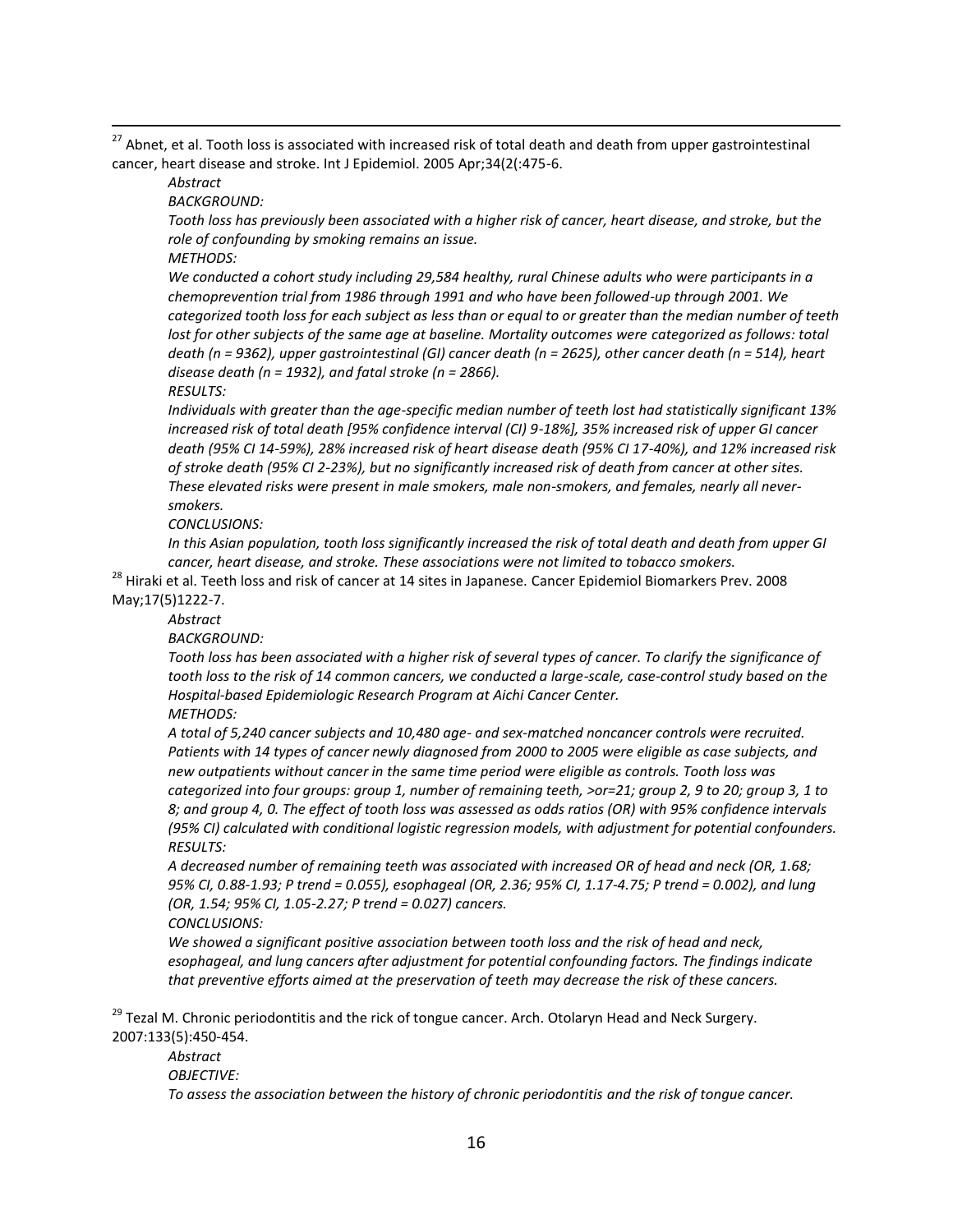*DESIGN:* 

 $\overline{a}$ 

*Case-control study using preexisting data from patients admitted between June 15, 1999, and November 17, 2005.*

*SETTING:* 

*Department of Dentistry and Maxillofacial Prosthetics at Roswell Park Cancer Institute (RPCI), Buffalo, NY. PATIENTS:* 

*The cases comprised 51 non-Hispanic white men newly diagnosed as having primary squamous cell carcinoma of the tongue, and the controls, 54 non-Hispanic white men evaluated during the same period but with negative results for malignancy. Children (aged <21 years), edentulous or immunocompromised patients, and those with history of any cancer were excluded. History of periodontitis was assessed by alveolar bone loss measured from panoramic radiographs by 1 examiner blind to cancer status. MAIN OUTCOME MEASURE:* 

*Incidence of tongue cancer obtained from the RPCI Tumor Registry. RESULTS:* 

*After adjusting for the effects of age at diagnosis, smoking status, and number of teeth, each millimeter of alveolar bone loss was associated with a 5.23-fold increase in the risk of tongue cancer (odds ratio, 5.23; 95% confidence interval, 2.64-10.35).*

*CONCLUSIONS:* 

*This study suggests an association between chronic periodontitis and the risk of tongue cancer in men, independent of smoking status, age, race, ethnicity, and number of teeth. This association needs to be confirmed by larger studies using quantitative assessment of lifetime tobacco exposure. If this association is confirmed, it has a potential impact on understanding the etiology of oral cancer as well as on its prevention and control.*

<sup>30</sup> Nordquist WD and Krutchkoff DJ, The Silent Saboteurs 2010. Bio Med Publishing Group. Lake Tahoe, CA. *Abstract*

*Compares the long-term symptoms of periodontal disease—oral spirochetosis—with syphilis and Lyme disease. Identifies oral spirochetes as a possible instigator of systemic disease.*

<sup>31</sup> Bahrani-Mougeot FK, Paster BJ, Coleman S, Ashar J, Barbuto S, Lockhart PB. Diverse and novel oral bacterial species in blood following dental procedures. J Clin Microbiol 2008; 46:2129-32.

*Abstract*

*We identified oral bacterial species in blood cultures following single-tooth extraction and tooth brushing. Sequence analysis of 16S rRNA genes identified 98 different bacterial species recovered from 151 bacteremic subjects. Of interest, 48 of the isolates represented 19 novel species of Prevotella, Fusobacterium, Streptococcus, Actinomyces, Capnocytophaga, Selenomonas, and Veillonella.*

<sup>32</sup> Bahrani-Mougeot FK, Paster BJ, Coleman S, Barbuto S, Brennan MT, Noll J, et al. Molecular analysis of oral and respiratory bacterial species associated with ventilatorassociated pneumonia. J Clin Microbiol 2007; 45: 1588-93. *Abstract*

*Trauma intensive care unit (TICU) patients requiring mechanical respiratory support frequently develop ventilator-associated pneumonia (VAP). Oral and oropharyngeal bacteria are believed to be responsible for many cases of VAP, but definitive evidence of this relationship is lacking. Earlier studies used conventional culture-based methods for identification of bacterial pathogens, but these methods are insufficient, as some bacteria may be uncultivable or difficult to grow. The purpose of this study was to use a culture-independent molecular approach to analyze and compare the bacterial species colonizing the oral cavity and the lungs of TICU patients who developed VAP. Bacterial samples were acquired from the dorsal tongue and bronchoalveolar lavage fluid of 16 patients. Bacterial DNA was extracted, and the 16S rRNA genes were PCR amplified, cloned into Escherichia coli, and sequenced. The sequencing data revealed the following: (i) a wide diversity of bacterial species in both the oral and pulmonary sites, some of them novel; (ii) known and putative respiratory pathogens colonizing both the oral cavity and lungs of 14 patients; and (iii) a number of bacterial pathogens (e.g., Dialister pneumosintes, Haemophilus segnis, Gemella morbillorum, and Pseudomonas fluorescens) in lung samples that had not been reported previously at this site when culture-based methods were used. Our data indicate that the dorsal surface of*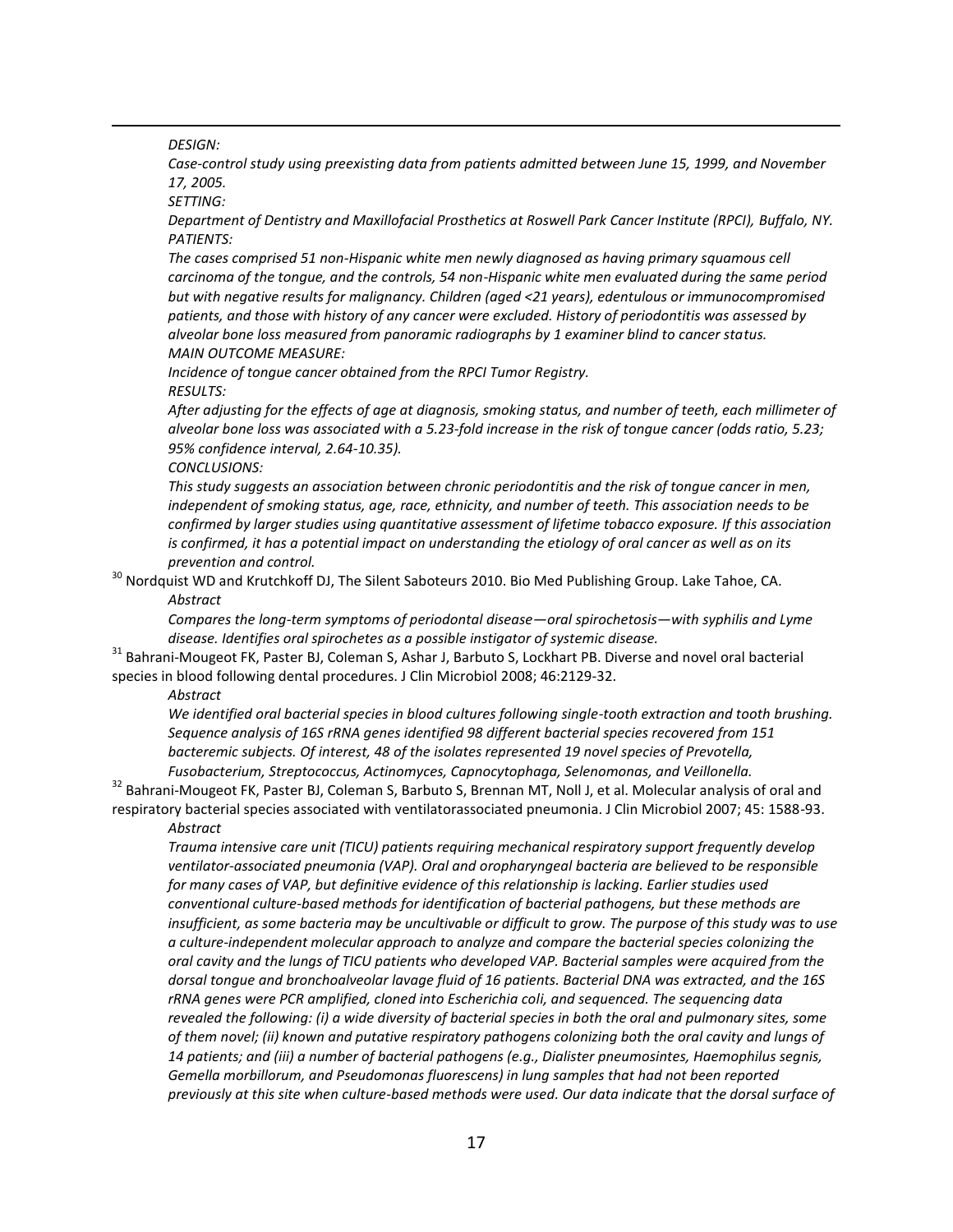the tongue serves as a potential reservoir for bacterial species involved in VAP. Furthermore, it is clear that *the diversity of bacterial pathogens for VAP is far more complex than the current literature suggests.*

<sup>33</sup> Paiu S, Bernstein JM, Haase EM, Scannapieco FA. Molecular analysis of bacterial flora associated with chronically inflamed maxillary sinuses. J Med Microbiol 2003; 52: 591-7.

*Abstract*

 $\overline{a}$ 

*Chronic maxillary sinusitis is a chronic inflammatory condition in which the role of microbial infection remains undefined. Bacteria have been isolated from chronically inflamed sinuses; however, their role in the chronicity of inflammation is unknown. The objective of this study was to determine whether bacteria are present in clinical samples from chronic maxillary sinusitis and to assess the diversity of the flora present. Washes and/or tissue samples from endoscopic sinus surgery on 11 patients with chronic maxillary sinusitis were subjected to PCR amplification of bacterial 16S rDNA using three universal primer pairs, followed by cloning and sequencing. The samples were also assessed for the presence of bacteria and fungi by conventional culture methods. Viable bacteria and/or bacterial 16S rDNA were detected from maxillary sinus samples of five of the 11 patients examined (45 %). Three sinus samples were positive by*  both PCR and culture methods, one was positive only by PCR, and one only by culture. Thirteen bacterial *species were identified: Abiotrophia defectiva, Enterococcus avium, Eubacterium sp., Granulicatella elegans, Neisseria sp., Prevotella sp., Pseudomonas aeruginosa, Serratia marcescens, Staphylococcus aureus, Stenotrophomonas maltophilia, Streptococcus gordonii, Streptococcus mitis/Streptococcus oralis and Streptococcus sp. Fungi were not detected. In one patient Streptococcus mitis/Streptococcus oralis, and in another patient Pseudomonas aeruginosa, were detected from both the sinus and the oral cavity using species-specific PCR primers. These results suggest that both aerobic and anaerobic bacteria can be detected in nearly half of chronic maxillary sinusitis cases.*

<sup>34</sup> Bittar F, Richet H, Dubus JC, Reynaud-Gaubert M, Stremler N, Sarles J, et al. Molecular detection of multiple emerging pathogens in sputa from cystic fibrosis patients. PLoS One 2008; 3: e2908.

*Abstract*

*BACKGROUND:* 

*There is strong evidence that culture-based methods detect only a small proportion of bacteria present in the respiratory tracts of cystic fibrosis (CF) patients.*

*METHODOLOGY/PRINCIPAL FINDINGS:* 

*Standard microbiological culture and phenotypic identification of bacteria in sputa from CF patients have been compared to molecular methods by the use of 16S rDNA amplification, cloning and sequencing. Twenty-five sputa from CF patients were cultured that yield 33 isolates (13 species) known to be pathogens during CF. For molecular cloning, 760 clones were sequenced (7.2+/-3.9 species/sputum), and 53 different bacterial species were identified including 16 species of anaerobes (30%). Discrepancies between culture and molecular data were numerous and demonstrate that accurate identification remains challenging. New or emerging bacteria not or rarely reported in CF patients were detected including Dolosigranulum pigrum, Dialister pneumosintes, and Inquilinus limosus. CONCLUSIONS/SIGNIFICANCE:* 

*Our results demonstrate the complex microbial community in sputa from CF patients, especially anaerobic bacteria that are probably an underestimated cause of CF lung pathology. Metagenomic analysis is urgently needed to better understand those complex communities in CF pulmonary infections.*

<sup>35</sup>Han YW, Ikegami A, Bissada NF, Herbst M, Redline RW, Ashmead GG. Transmission of an uncultivated Bergeyella strain from the oral cavity to amniotic fluid in a case of preterm birth. J Clin Microbiol 2006; 44: 1475-83.

#### *Abstract*

*Intrauterine infection is a recognized cause of preterm birth. The infectious organisms are believed to originate primarily from the vaginal tract and secondarily from other parts of the body. It is plausible that microbes in the oral cavity can be transmitted to the pregnant uterus. However, direct evidence supporting such a transmission is lacking. In this study, amniotic fluids of 34 pregnant women were examined by PCR using 16S and 23S rRNA universally conserved primers. Bacterial DNA was amplified from the only patient with clinical intrauterine infection and histologic necrotizing acute and chronic chorioamnionitis. One*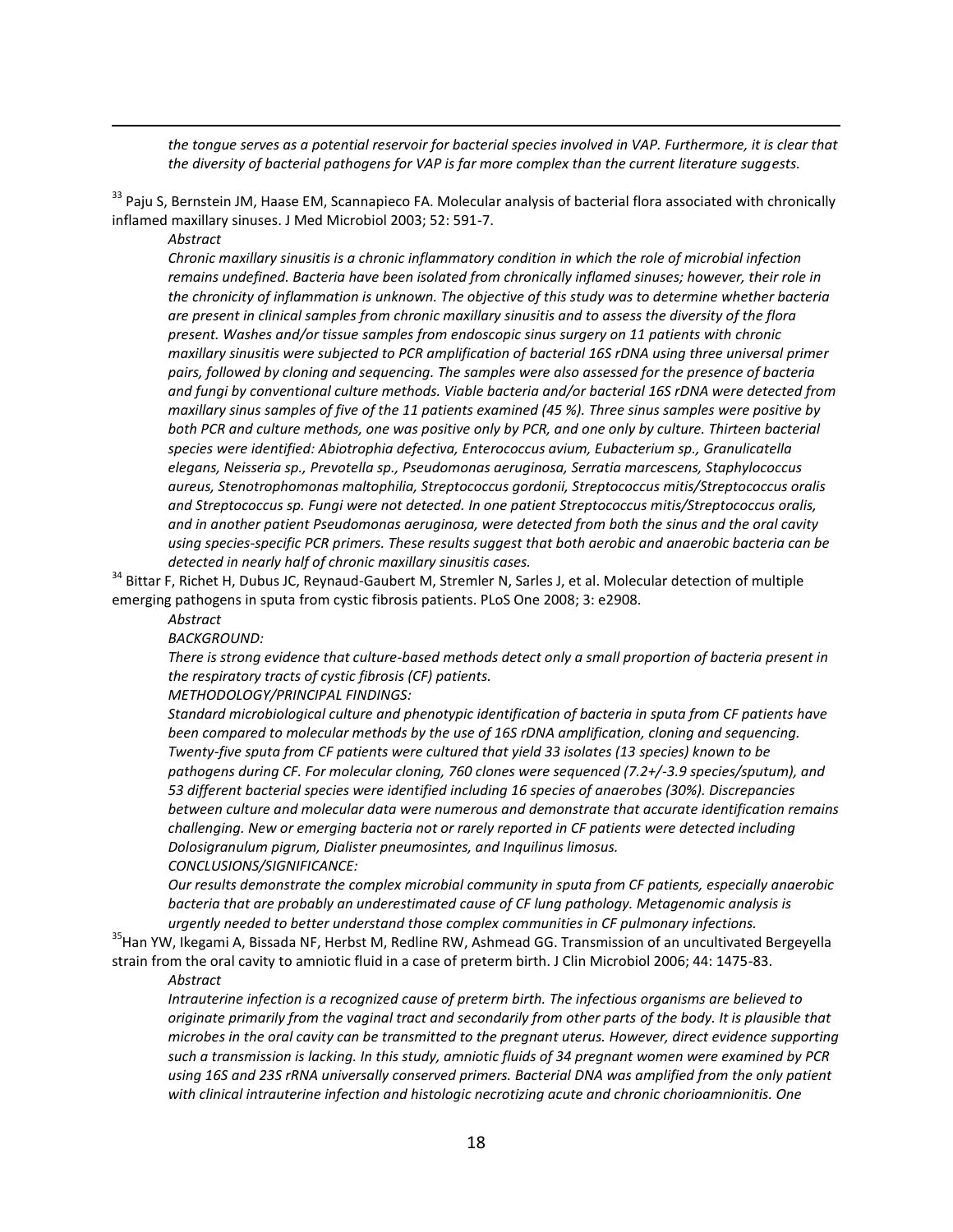*strain, Bergeyella sp. clone AF14, was detected and was 99.7% identical to a previously reported uncultivated oral Bergeyella strain, clone AK152, at the 16S rRNA level. The same strain was detected in the subgingival plaque of the patient but not in her vaginal tract. The 16S-23S rRNA sequence of clone AF14 matched exactly with the sequences amplified from the patient's subgingival plaque. These observations suggest that the Bergeyella strain identified in the patient's intrauterine infection originated from the oral cavity. This is the first direct evidence of oral-utero microbial transmission. The patient's periodontal health during pregnancy was unclear. She did not have detectable periodontal disease during postpartum examination. Bergeyella spp. had not been previously associated with preterm birth and were detected in subgingival plaque of women without clinical levels of intrauterine infection. Uncultivated species may be overlooked opportunistic pathogens in preterm birth. This study sheds new light on the implication of oral bacteria in preterm birth.*

<sup>36</sup> Nordquist, W.D. Oral Spirochetosis Associated with Dental Implants: Important Clues to Systemic Diseases, Int'l Jour of Clin Implant Dent Vol. 1 No. 1, Jan-Apr, 2009.

*Abstract*

 $\overline{a}$ 

*The association between oral spirochetes and implant failure is documented. Microscopic evidence of spirochetal round "spore-like" forms are presented and discussed.*

<sup>37</sup> Chukkapalli SS, Rivera MF, Velsko IM, Lee JY, Chen H, Zheng D, Bhattacharyya I, Gangula PR, Lucas AR, Kesavalu L. Invasion of oral and aortic tissues by oral spirochete Treponema denticola in ApoE(-/-) mice causally links periodontal disease and atherosclerosis. Infect Immun. 2014 May;82(5):1959-67. doi: 10.1128/IAI.01511-14. Epub 2014 Feb 24.

#### *Abstract*

*Treponema denticola is a predominantly subgingival oral spirochete closely associated with periodontal disease and has been detected in atherosclerosis. This study was designed to evaluate causative links between periodontal disease induced by chronic oral T. denticola infection and atherosclerosis in hyperlipidemic ApoE(-/-) mice. ApoE(-/-) mice (n = 24) were orally infected with T. denticola ATCC 35404 and were euthanized after 12 and 24 weeks. T. denticola genomic DNA was detected in oral plaque samples, indicating colonization of the oral cavity. Infection elicited significantly (P = 0.0172) higher IgG antibody levels and enhanced intrabony defects than sham infection. T. denticola-infected mice had higher levels of horizontal alveolar bone resorption than sham-infected mice and an associated significant increase in aortic plaque area (P ≤ 0.05). Increased atherosclerotic plaque correlated with reduced serum nitric oxide (NO) levels and increased serum-oxidized low-density lipoprotein (LDL) levels compared to those of sham-infected mice. T. denticola infection altered the expression of genes known to be involved in atherosclerotic development, including the leukocyte/endothelial cell adhesion gene (Thbs4), the connective tissue growth factor gene (Ctgf), and the selectin-E gene (Sele). Fluorescent in situ hybridization (FISH) revealed T. denticola clusters in both gingival and aortic tissue of infected mice. This is the first study examining the potential causative role of chronic T. denticola periodontal infection and vascular atherosclerosis in vivo in hyperlipidemic ApoE(-/-) mice. T. denticola is closely associated with periodontal disease and the rapid progression of atheroma in ApoE(-/-) mice. These studies confirm a causal link for active oral T. denticola infection with both atheroma and periodontal disease.*

<sup>38</sup> Siqueira Jr JF. and Rocas IN. As-yet-uncultivated oral bacteria: breadth and association with oral and extra-oral diseases. Journal of Oral Microbiology 2013, 5: 21077.

#### *Abstract*

*It has been shown that 40-60% of the bacteria found in different healthy and diseased oral sites still remain to be grown in vitro, phenotypically characterized, and formally named as species. The possibility exists that these as-yet-uncultivated bacteria play important ecological roles in oral bacterial communities and may participate in the pathogenesis of several oral infectious diseases. There is also a potential for these as-yet-uncultivated oral bacteria to take part in extra-oral infections. For a comprehensive characterization of physiological and pathogenic properties as well as antimicrobial susceptibility of individual bacterial species, strains need to be grown in pure culture. Advances in culturing techniques have allowed the cultivation of several oral bacterial taxa only previously known by a 16S rRNA gene sequence signature, and novel species have been proposed. There is a growing need for developing*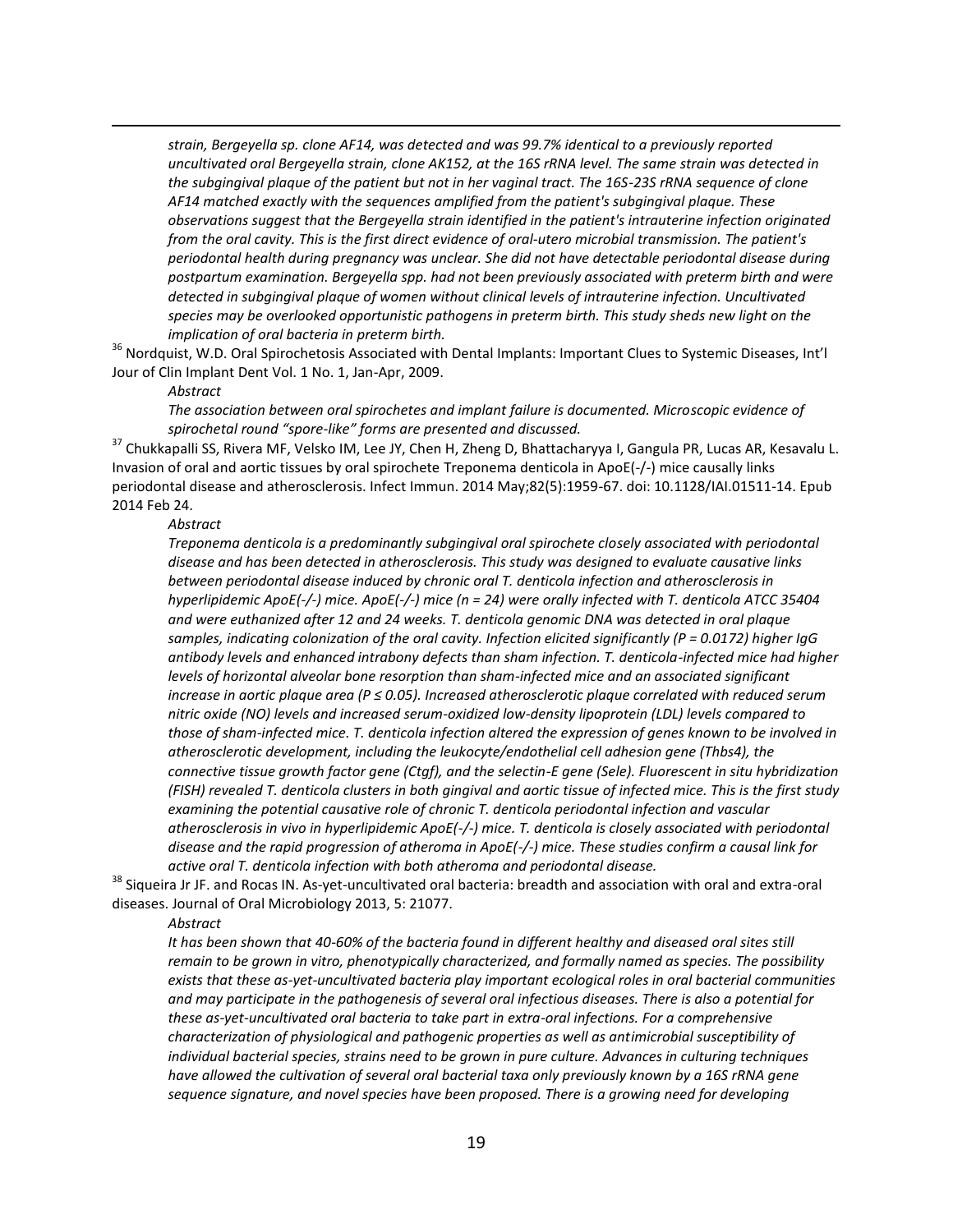*improved methods to cultivate and characterize the as-yet-uncultivated portion of the oral microbiome so as to unravel its role in health and disease.*

 $^{39}$  Siqueira JF, Jr., Ro^c,as IN. Diversity of endodontic microbiota revisited. J Dent Res 2009; 88: 96981. *Abstract*

*Although fungi, archaea, and viruses contribute to the microbial diversity in endodontic infections, bacteria are the most common micro-organisms occurring in these infections. Datasets from culture and molecular studies, integrated here for the first time, showed that over 460 unique bacterial taxa belonging to 100 genera and 9 phyla have been identified in different types of endodontic infections. The phyla with the highest species richness were Firmicutes, Bacteroidetes, Actinobacteria, and Proteobacteria. Diversity*  varies significantly according to the type of infection. Overall, more taxa have been disclosed by molecular *studies than by culture. Many cultivable and as-yet-uncultivated phylotypes have emerged as candidate pathogens based on detection in several studies and/or high prevalence. Now that a comprehensive inventory of the endodontic microbial taxa has been established, future research should focus on the association with different disease conditions, functional roles in the community, and susceptibility to antimicrobial treatment procedures.*

 $^{40}$  Sakamoto M, Ro^c as IN, Siqueira JF, Jr, Benno Y. Molecular analysis of bacteria in asymptomatic and symptomatic endodontic infections. Oral Microbiol Immunol 2006; 21: 11222.

*Abstract*

 $\overline{a}$ 

*The purpose of the present study was to use terminal restriction fragment length polymorphism analysis and the 16S rRNA gene clone library to investigate the diversity of the microbiota associated with asymptomatic and symptomatic endodontic infections and to compare the bacterial community structure in these two clinical conditions. Samples were taken from asymptomatic endodontic infections associated with chronic periradicular lesions and from symptomatic infections clinically diagnosed as acute abscesses. 16S rRNA genes from DNA isolated from clinical samples were used to construct clone libraries or were subjected to terminal restriction fragment length polymorphism analysis. Sequence analysis of 186 clones revealed 42 taxa; 23 (55%) were uncultivated phylotypes, of which seven were unique to endodontic infections. Clone sequencing and terminal restriction fragment length polymorphism analysis revealed that the most commonly detected taxa were Fusobacterium nucleatum (including terminal restriction fragment types 1 and 2), Peptostreptococcus micros/Peptostreptococcus sp. oral clone AJ062/BS044/FG014, Prevotella species, Dialister species, Mogibacterium species, Lachnospiraceae oral clone 55A-34, Filifactor alocis, Megasphaera sp. oral clone CS025/BS073, and Veillonella sp. oral clone BP1-85/Veillonella dispar/V. parvula. Bacteroides-like sp. oral clone X083/Bacteroidales oral clone MCE7\_20 and Dialister sp. oral clone BS016/MCE7\_134 were detected only in asymptomatic teeth. On the other hand, F. nucleatum terminal restriction fragment type 2, Prevotella intermedia, Dialister pneumosintes, and some phylotypes were exclusively detected in symptomatic samples. Bacterial profiles of symptomatic endodontic infections generated by terminal restriction fragment length polymorphism analysis were clearly different from those of asymptomatic infections. Overall, the average number of terminal restriction fragments in symptomatic samples was significantly larger than in asymptomatic samples. Molecular analysis of the microbiota associated with symptomatic or asymptomatic endodontic infections indicates that the endodontic bacterial diversity is greater than previously described by culture methods and that the structure of the microbiota differ significantly between asymptomatic and symptomatic infections.*

<sup>41</sup> Flynn TR, Paster BJ, Stokes LN, Susarla SM, Shanti RM. Molecular methods for diagnosis of odontogenic infections. J Oral Maxillofac Surg 2012; 70: 18549.

*Abstract*

*PURPOSE:* 

*Historically, the identification of microorganisms has been limited to species that could be cultured in the microbiology laboratory. The purpose of the present study was to apply molecular techniques to identify microorganisms in orofacial odontogenic infections (OIs).*

*MATERIALS AND METHODS:* 

*Specimens were obtained from subjects with clinical evidence of OI. To identify the microorganisms involved, 16S rRNA sequencing methods were used on clinical specimens. The name and number of the*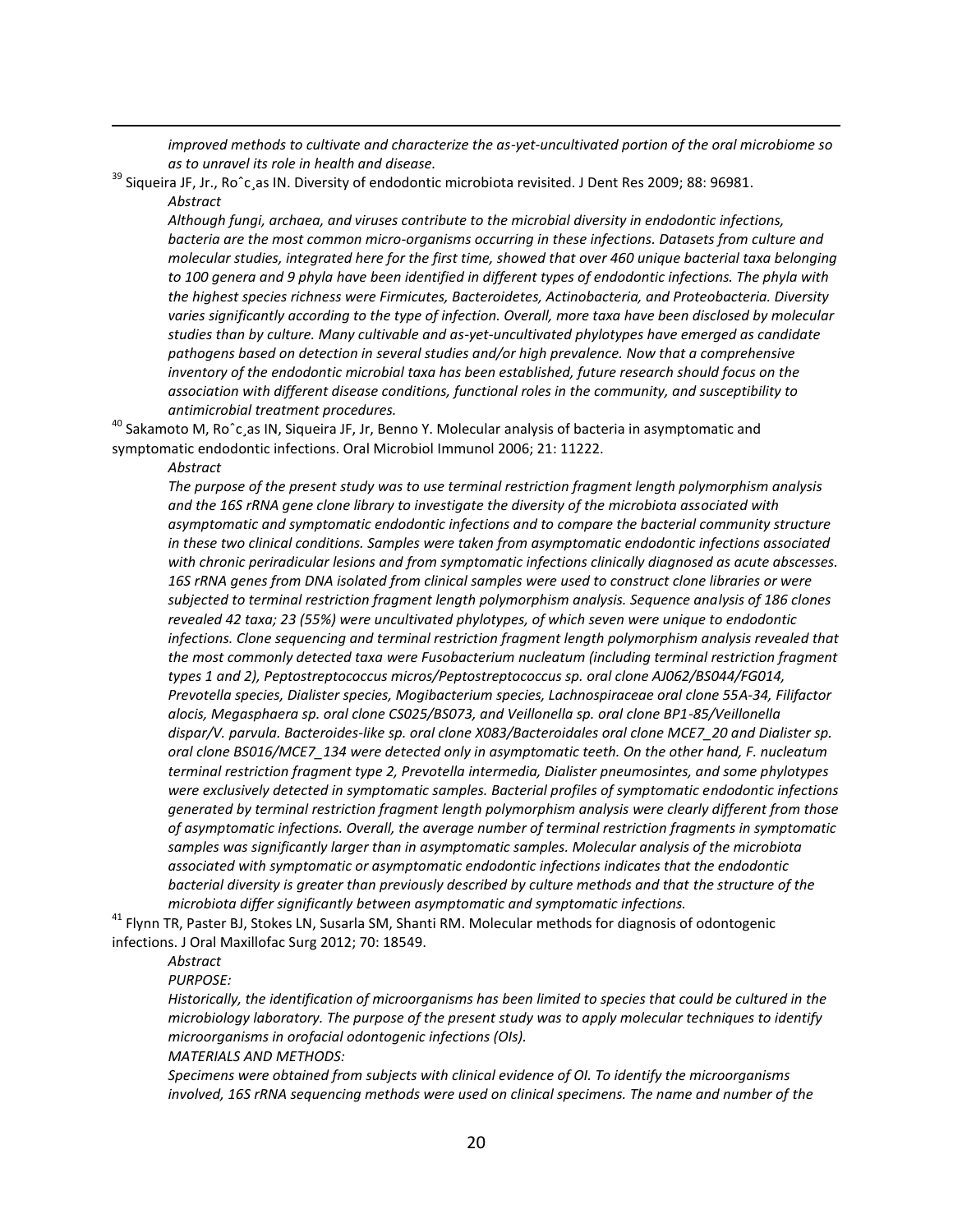*clones of each species identified and the combinations of species present were recorded for each subject. Descriptive statistics were computed for the study variables. RESULTS:* 

*Specimens of pus or wound fluid were obtained from 9 subjects. A mean of 7.4 ± 3.7 (standard deviation)*  species per case were identified. The predominant species detected in the present study that have *previously been associated with OIs were Fusobacterium spp, Parvimonas micra, Porphyromonas endodontalis, and Prevotella oris. The predominant species detected in our study that have not been previously associated with OIs were Dialister pneumosintes and Eubacterium brachy. Unculturable phylotypes accounted for 24% of the species identified in our study. All species detected were obligate or facultative anaerobes. Streptococci were not detected.*

*CONCLUSIONS:* 

*Molecular methods have enabled us to detect previously cultivated and not-yet-cultivated species in OIs; these methods could change our understanding of the pathogenic flora of orofacial OIs.*

 $42$  Sakamoto M, Ro^c, as IN, Siqueira JF, Jr, Benno Y. Molecular analysis of bacteria in asymptomatic and symptomatic endodontic infections. Oral Microbiol Immunol 2006; 21: 11222.

#### *Abstract*

 $\overline{a}$ 

*The purpose of the present study was to use terminal restriction fragment length polymorphism analysis and the 16S rRNA gene clone library to investigate the diversity of the microbiota associated with asymptomatic and symptomatic endodontic infections and to compare the bacterial community structure in these two clinical conditions. Samples were taken from asymptomatic endodontic infections associated with chronic periradicular lesions and from symptomatic infections clinically diagnosed as acute abscesses. 16S rRNA genes from DNA isolated from clinical samples were used to construct clone libraries or were subjected to terminal restriction fragment length polymorphism analysis. Sequence analysis of 186 clones revealed 42 taxa; 23 (55%) were uncultivated phylotypes, of which seven were unique to endodontic infections. Clone sequencing and terminal restriction fragment length polymorphism analysis revealed that the most commonly detected taxa were Fusobacterium nucleatum (including terminal restriction fragment types 1 and 2), Peptostreptococcus micros/Peptostreptococcus sp. oral clone AJ062/BS044/FG014, Prevotella species, Dialister species, Mogibacterium species, Lachnospiraceae oral clone 55A-34, Filifactor alocis, Megasphaera sp. oral clone CS025/BS073, and Veillonella sp. oral clone BP1-85/Veillonella dispar/V. parvula. Bacteroides-like sp. oral clone X083/Bacteroidales oral clone MCE7\_20 and Dialister sp. oral clone BS016/MCE7\_134 were detected only in asymptomatic teeth. On the other hand, F. nucleatum terminal restriction fragment type 2, Prevotella intermedia, Dialister pneumosintes, and some phylotypes were exclusively detected in symptomatic samples. Bacterial profiles of symptomatic endodontic infections generated by terminal restriction fragment length polymorphism analysis were clearly different from those of asymptomatic infections. Overall, the average number of terminal restriction fragments in symptomatic samples was significantly larger than in asymptomatic samples. Molecular analysis of the microbiota associated with symptomatic or asymptomatic endodontic infections indicates that the endodontic bacterial diversity is greater than previously described by culture methods and that the structure of the microbiota differ significantly between asymptomatic and symptomatic infections.*

<sup>43</sup> Rôças IN, Siqueira JF Jr, Santos KR, Coelho AM.

*"Red complex" (Bacteroides forsythus, Porphyromonas gingivalis, and Treponema denticola) in endodontic infections: a molecular approach. Oral Surg Oral Med Oral Pathol Oral Radiol Endod. 2001 Apr;91(4):468- 71.* 

*Abstract* 

*OBJECTIVE:* 

*The "red complex," composed of Bacteroides forsythus, Porphyromonas gingivalis, and Treponema denticola, is implicated in severe forms of periodontal diseases. The purpose of this study was to assess the occurrence of the red complex in root canal infections through the use of a sensitive technique-the 16S rDNA-directed polymerase chain reaction (PCR). STUDY DESIGN:*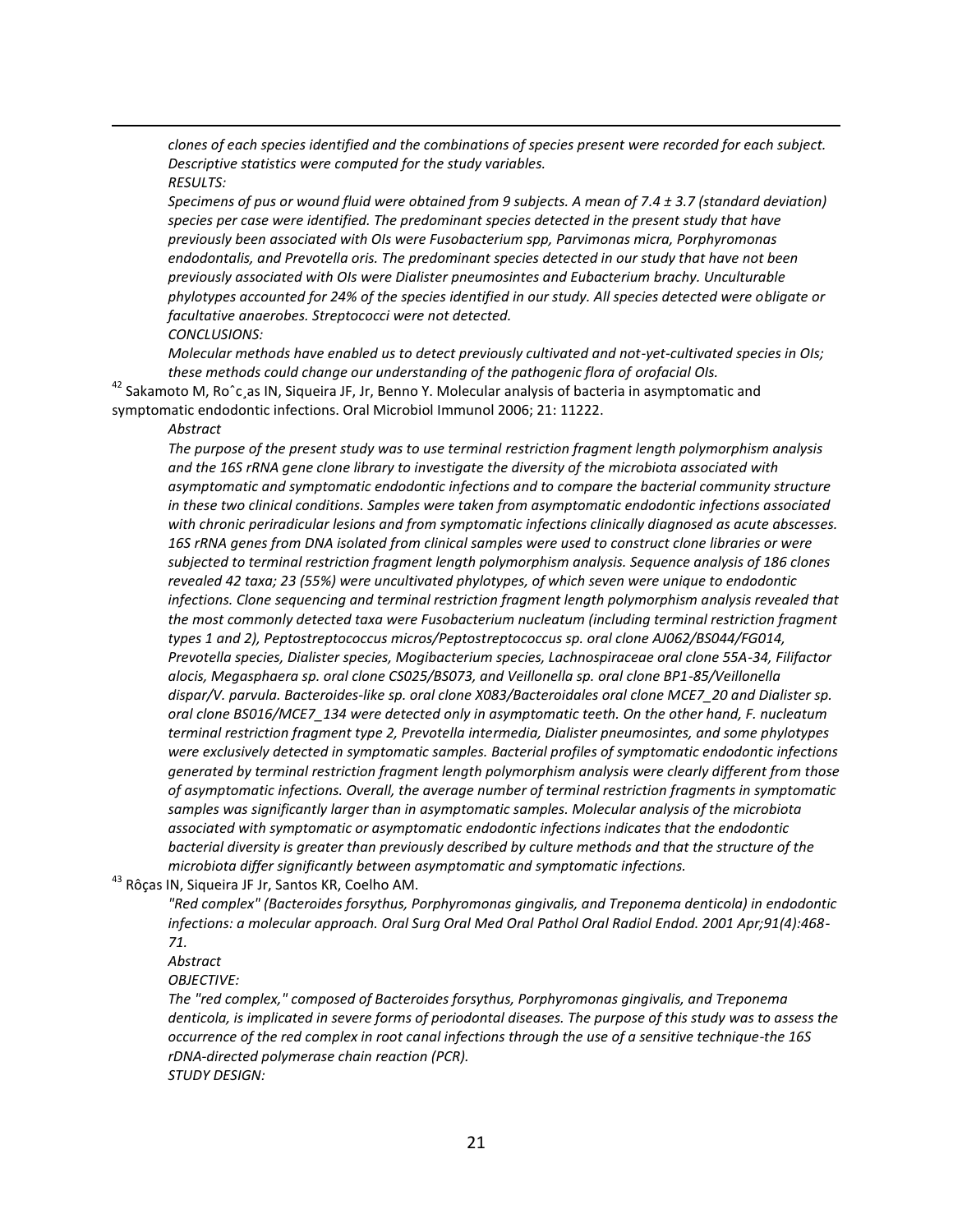*Samples were obtained from 50 necrotic pulps with periradicular pathosis. Ten cases were diagnosed as acute periradicular abscesses. DNA was extracted from the samples and analyzed with a PCR-based identification assay.* 

*RESULTS:* 

 $\overline{a}$ 

*At least 1 member of the red complex was found in 33 of 50 cases. T denticola, P gingivalis, and B forsythus were detected in 44%, 30%, and 26% of the cases, respectively. The red complex was found in 4 of 50 cases. No particular signs or symptoms were associated with the presence of these bacterial species. CONCLUSIONS:* 

*Despite what is indicated in reports with respect to marginal periodontitis, red complex bacteria-either singularly or collectively-was not associated with any particular pattern of clinical symptoms. However, because the bacterial species from the red complex are recognized oral pathogens, their occurrence in root canal infections suggests that they may play a role in the pathogenesis of periradicular diseases.*

<sup>44</sup> Saber MH1, Schwarzberg K, Alonaizan FA, Kelley ST, Sedghizadeh PP, Furlan M, Levy TA, Simon JH, Slots J. Bacterial flora of dental periradicular lesions analyzed by the 454-pyrosequencing technology. J Endod. 2012 Nov;38(11):1484-8

*Abstract* 

*INTRODUCTION:* 

*Symptomatic teeth with periradicular lesions of infectious origin remain a significant challenge in dentistry, and the reason for the acute perturbation is incompletely understood. The present study used pyrosequencing of bacterial 16S ribosomal RNA (rRNA) genes to characterize the microbiota of periradicular lesions.* 

*METHODS:* 

*Thirteen periradicular lesions from 11 symptomatic and 2 asymptomatic teeth were sampled during apical surgery. Samples were subjected to DNA extraction and 16S rRNA polymerase chain reaction (PCR) amplification. PCR amplicons were then sequenced by using the Roche 454 GS FLX platform. Data were analyzed with the Quantitative Insights into Microbial Ecology (QIIME) software package. RESULTS:* 

*Seven of the 13 periradicular lesions (53.8%) yielded PCR amplicons, which generated 35,731 high-quality DNA sequences belonging to 10 bacterial phyla and 73 bacterial genera. All 7 lesions were associated with symptoms. The phyla with most bacterial taxa were Proteobacteria (proportion of total bacterial taxa, 33.3%), Firmicutes (30.9%), Actinobacteria (12.2%), and Bacteroidetes (11.4%). The most abundant genera were Fusobacterium (average of total sequences, 21.0%), Streptococcus (8.0%), Prevotella (7.5%), Corynebacterium (7.2%), Porphyromonas (6.0%). and Actinomyces (5.8%).* 

# CONCLUSIONS:

This study demonstrated that the microbiota of symptomatic periapical lesions is predominated by anaerobic bacteria but also contains substantial levels of streptococci, actinomyces, and bacteria not previously identified in the oral cavity. The etiopathogenic role and therapeutic implication of periradicular bacteria need to be determined.

<sup>45</sup> Gargiulo S, Gamba P, Poli G, Leonarduzzi G. Metalloproteinases and metalloproteinase inhibitors in age-related diseases. Curr Pharm Des. 2014;20(18):2993-3018.

# Abstract

*Degradation of the extracellular matrix is an important feature of embryonic development, morphogenesis, angiogenesis, tissue repair and remodeling. It is precisely regulated under physiological conditions, but when dysregulated it becomes a cause of many diseases, including atherosclerosis, osteoarthritis, diabetic vascular complications, and neurodegeneration. Various types of proteinases are implicated in extracellular matrix degradation, but the major enzymes are considered to be metalloproteinases such as matrix metalloproteinases (MMPs) and disintegrin and metalloproteinase domain (ADAMs) that include ADAMs with a thrombospondin domain (ADAMTS). This review discusses involvement of the major metalloproteinases in some age-related chronic diseases, and examines what is currently known about the beneficial effects of their inhibitors, used as new therapeutic strategies for treating or preventing the development and progression of these diseases.*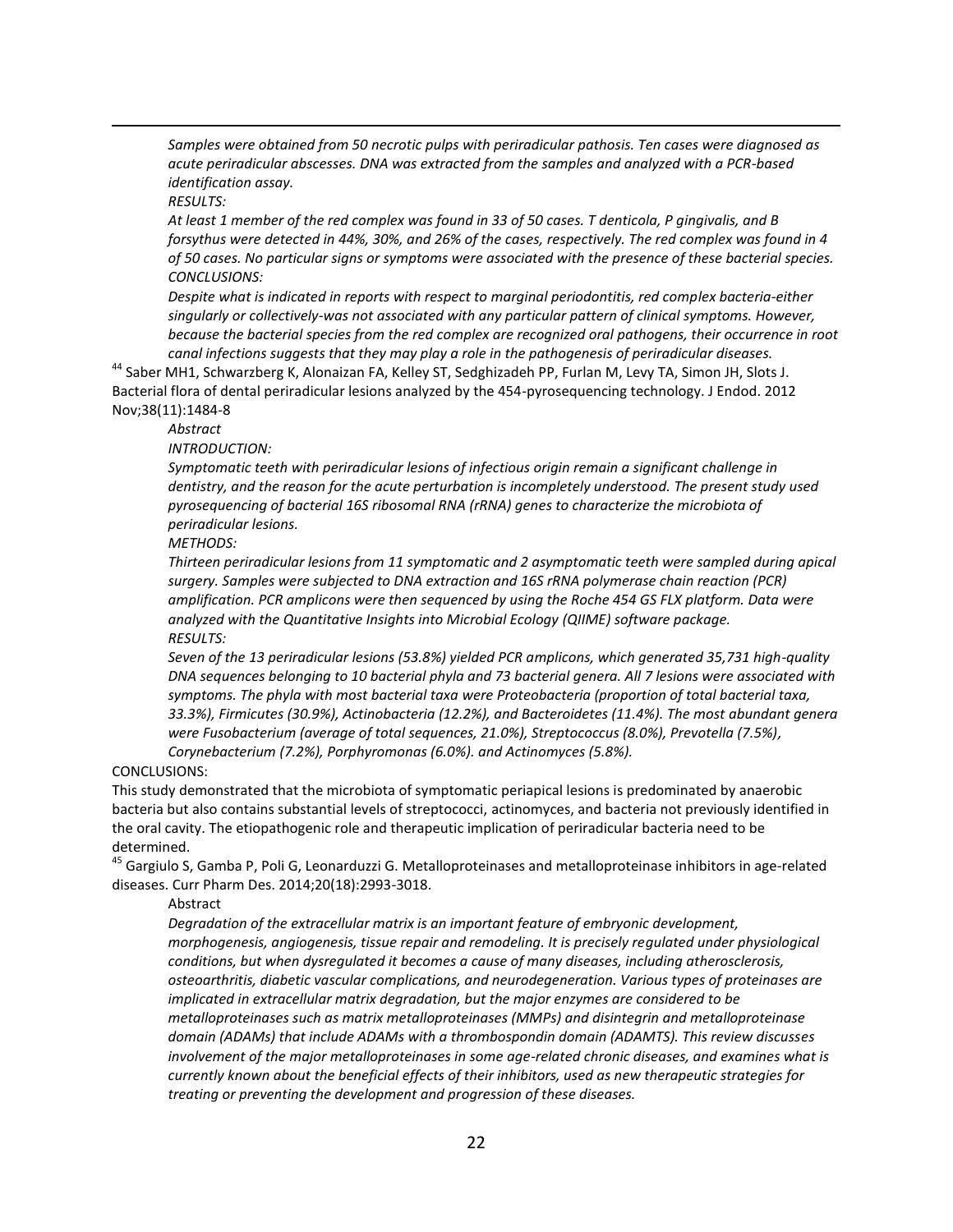$\overline{a}$ <sup>46</sup> Ellen RP1, Galimanas VB. Spirochetes at the forefront of periodontal infections. Periodontol 2000. 2005;38:13-32.

<sup>47</sup> Brynolf I. A histological and roentgenological study of the periapical region of upper incisors. Odont Revy. 1967;(11):1-97.

*Abstract*

*Purpose/Objectives: To compare the histological and roentgenological appearance of periapical changes in an attempt to find out whether the extent of histological changes are reflected in conventional roentgenograms.* 

*Materials & Methods: 292 maxillary incisors obtained from cadavers were used. Immediately after the roentgenograms were taken, the tips of the roots were removed with a trepan. The specimens were fixed and prepared histologically. Specimens were then divided into 3 groups depending on the inflammatory cells in apical tissue, type of periapical marrow, and the shape of apical soft tissue. Group N (normal group), without inflammatory cells in apical soft tissue. Group M (marginal group), with very few scattered inflammatory cells and increased width of apical soft tissue. Group P, with mild to severe chronic inflammation cells in the apical soft tissue. Details in the roentgenograms were defined, graded and recorded in the same way as in the histological study.* 

*Results: It was found that the changes in the roentgenological groups are very similar with those in the histological groups.* 

*Author's Conclusion: Careful examination of high quality roentgenograms of the periapical areas of the upper incisors allows differentiation between histologically normal and pathological cases, and classification of different types and stages of histologic periapical lesions.*

48 Green T, Walton R, Merrell P. Radiographic and histologic periapical findings of root canal treated teeth in cadaver. Oral surg Oral Med Oral Pathol Radiol Endol 1997;83:707-11.

*Abstract*

*The success of root canal treatment can be subjectively evaluated both clinically and radiographically. Normally, the recall radiograph is the main factor in evaluating success or failure. OBJECTIVES:* 

*This study evaluated periapical areas of root canal treated teeth by correlating radiographic and histologic findings.*

*STUDY DESIGN:* 

Jaws were resected from cadavers and radiographed. Those teeth that had received root canal treatment *were evaluated for success or failure based on radiographic criteria. Teeth and surrounding bone were then removed en bloc and prepared for light microscopy. Untreated teeth without periapical pathosis were examined as controls.*

*RESULTS:* 

*Root canal treated teeth classified as failures were found to consistently have inflammatory resorptive lesions at the periapices. In contrast, those treated teeth classified as radiographically successful showed varying reactions ranging from normal uninflamed to mildly inflamed. CONCLUSIONS:* 

*Those classified as failure showed consistent inflammation. However, the majority of our examined treated teeth were radiographically normal and exhibited no periapical inflammation.*

<sup>49</sup> Inagaki S, Kimizuka R, Kokubu E, Saito A, Ishihara K. Treponema denticola invasion into human gingival epithelial cells. Microb Pathog. 2016 May;94:104-11.

*Abstract* 

*Host cell invasion is important for periodontal pathogens in evading host defenses and spreading into deeper areas of the periodontal tissue. Treponema denticola has been implicated in a number of potentially pathogenic processes, including periodontal tissue penetration. Here we tested the ability of T. denticola strains to invade human gingival epithelial cells (HGEC). After 2 h infection, intracellular location of T. denticola cells was confirmed by confocal laser scanning microscopy (CLSM). Results from an antibiotic protection assay following [(3)H]uridine labeling indicated that invasion efficiency reached a maximum at 2 h after infection. Internalized T. denticola cells were still observed in HGEC at 24 h by CLSM.*